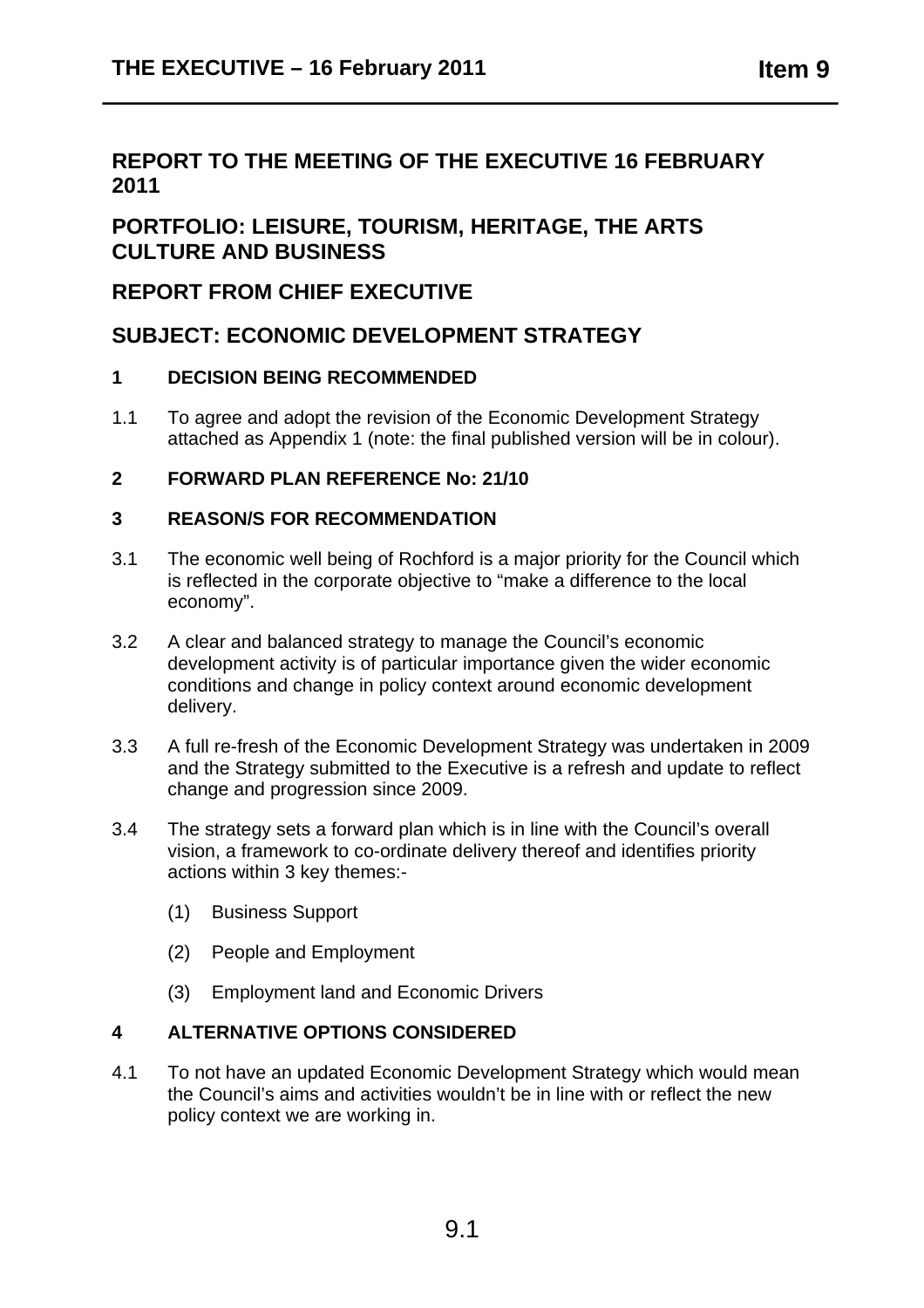5.1 The Council cannot deliver all services and improvements without its partners. Therefore the successful delivery of this strategy will be dependant upon their commitment and resources as well as Rochford District Council.

#### **6 ENVIRONMENTAL IMPLICATIONS**

6.1 Environmental considerations affecting businesses and the economy are reflected in the strategy.

# **7 RESOURCE IMPLICATIONS**

7.1 The Strategy will be funded through the existing Economic Development Budget and will be used in determining future spending decisions

I confirm that the above recommendation does not depart from Council policy and that appropriate consideration has been given to any budgetary and legal implications.

SMT Lead Officer Signature:

# **Chief Executive**

## **Background Papers:**

Economic Development Strategy.

For further information please contact Jennifer House (Economic Development Officer) on:-

Tel:- 01702 318195

Email:- jennifer.house@rochford.gov.uk

If you would like this report in large print, Braille or another language please contact 01702 546366.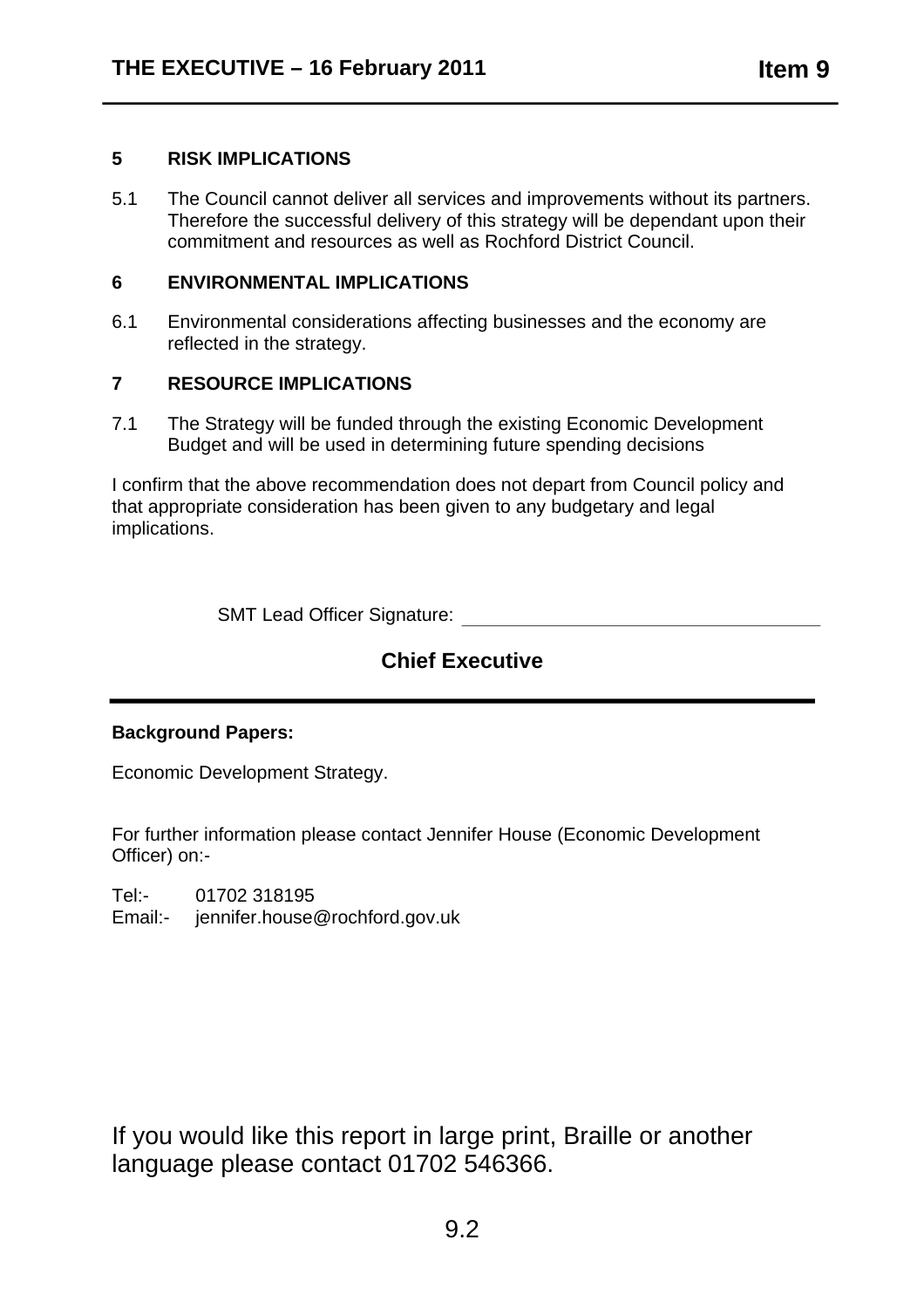# for Rochford District 2009-2014 Economic Development Strategy







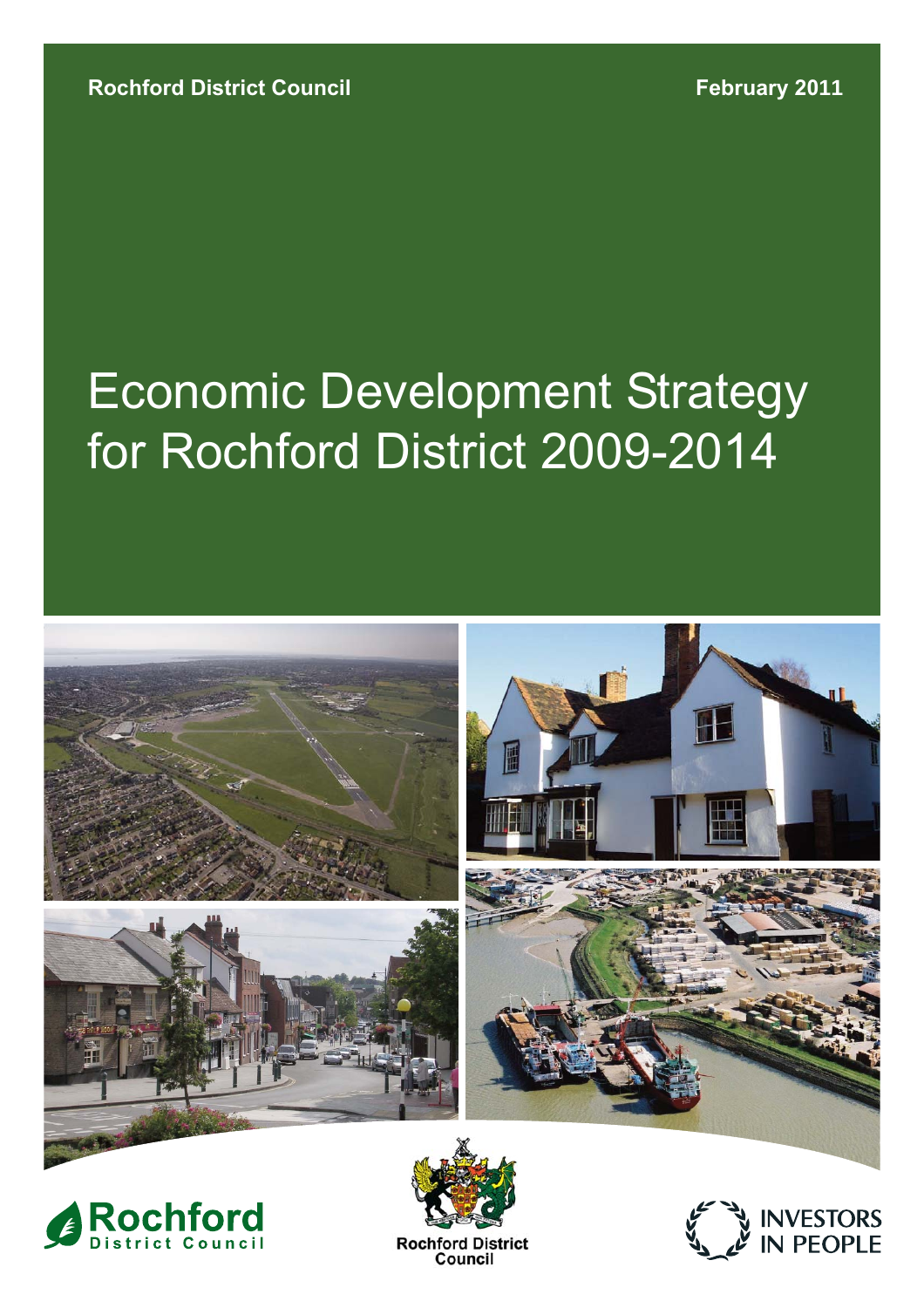**If you would like this information in large print, Braille or another language, please contact 01702 546366.**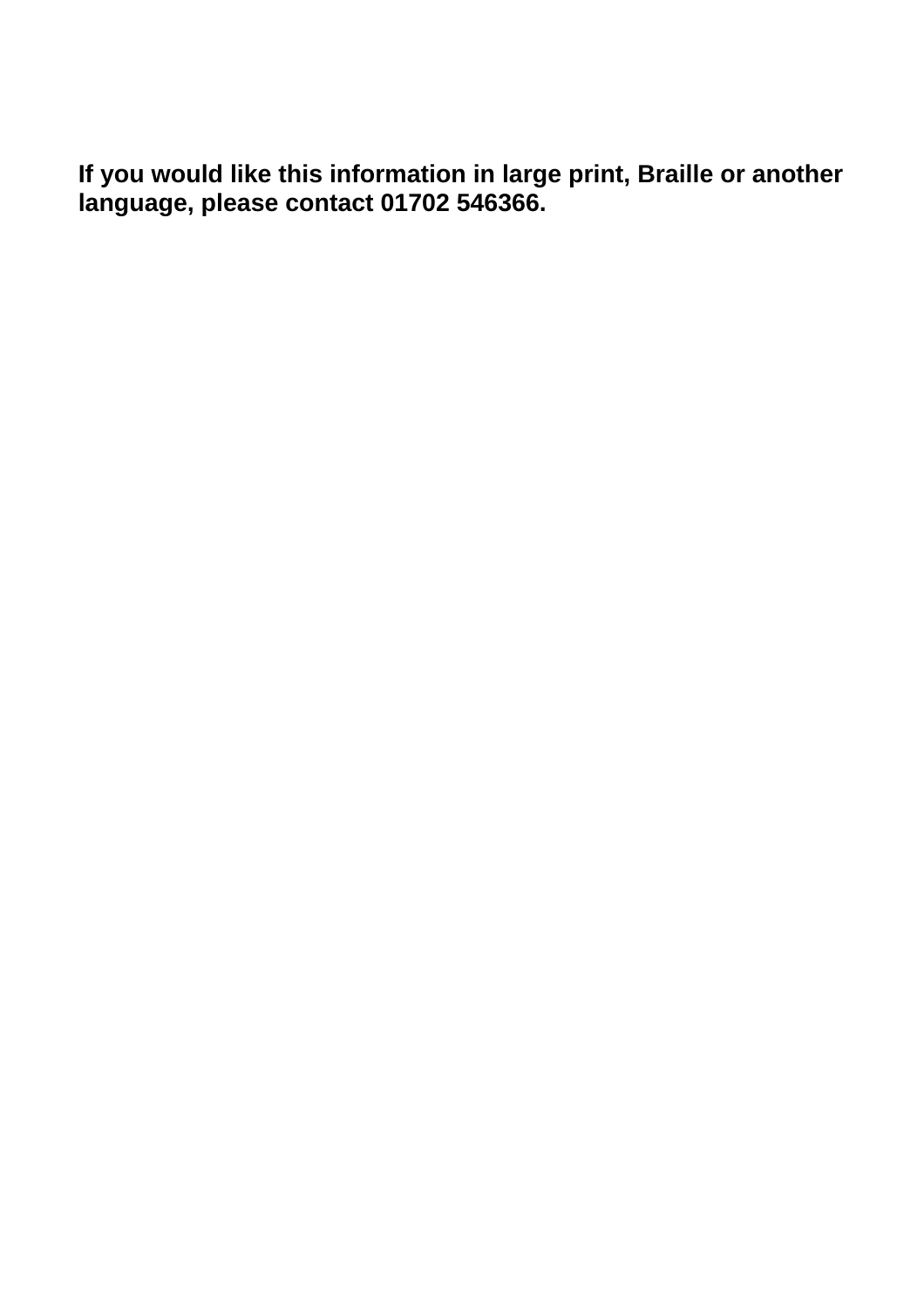# **Contents**

| Page                                             |
|--------------------------------------------------|
|                                                  |
|                                                  |
|                                                  |
|                                                  |
|                                                  |
|                                                  |
|                                                  |
|                                                  |
|                                                  |
|                                                  |
|                                                  |
| Theme 3: Employment Land and Economic Drivers 25 |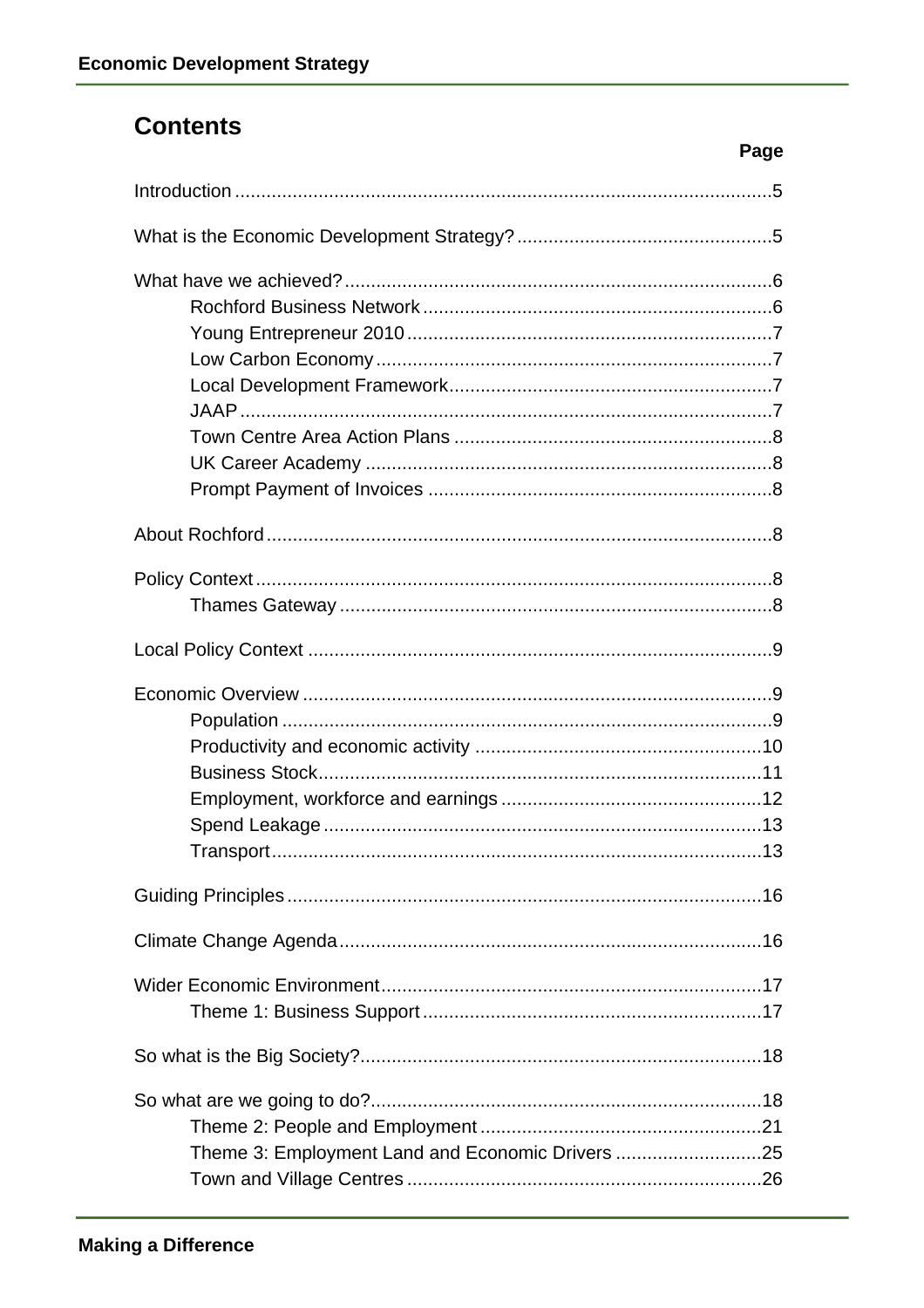| Industrial Estates and Office Space (excluding JAAP area)30 |  |
|-------------------------------------------------------------|--|
|                                                             |  |
|                                                             |  |
|                                                             |  |
|                                                             |  |
|                                                             |  |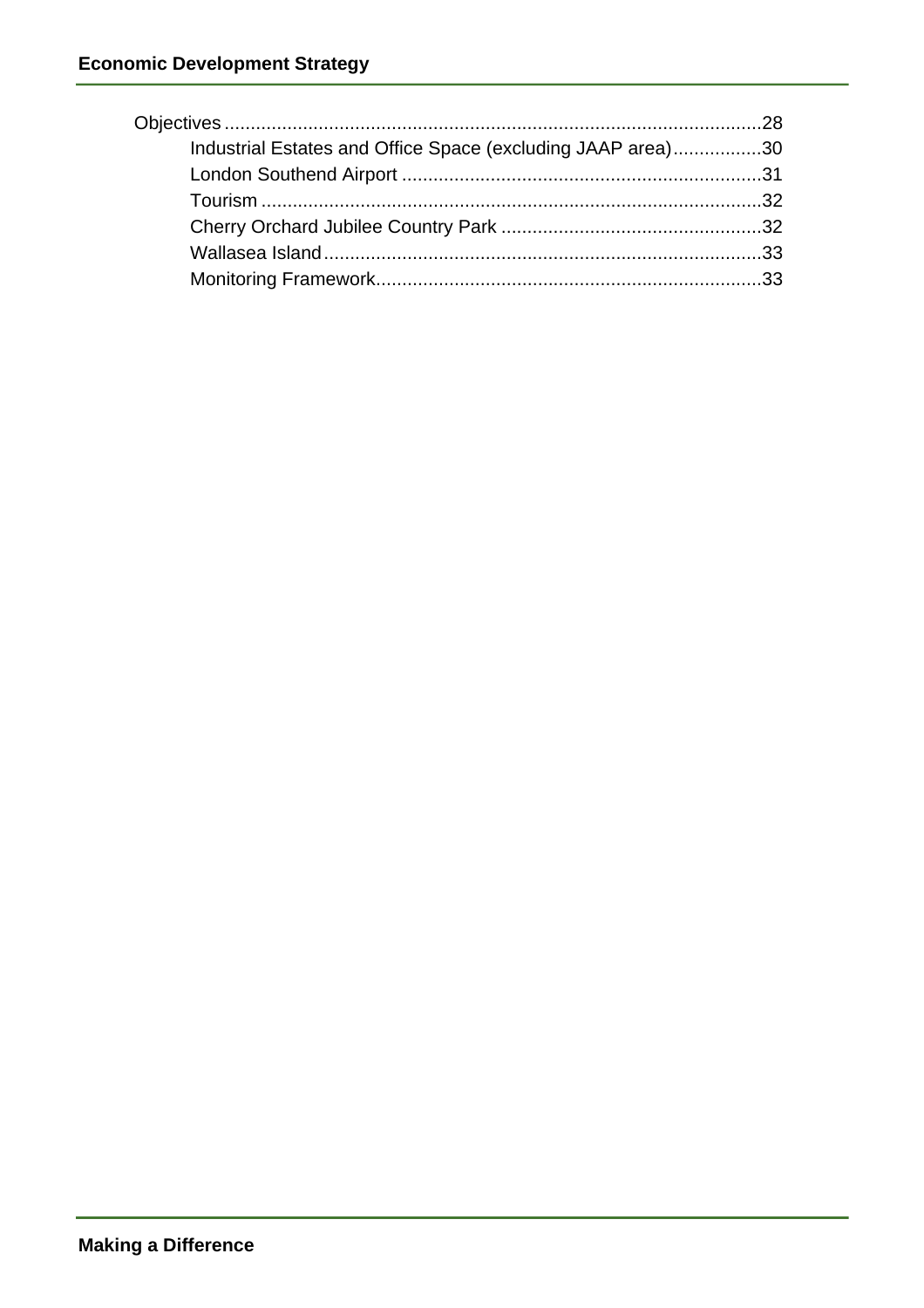# **Introduction**

The Council's vision for the Rochford District is shared with that of the Local Strategic Partnership:

#### **To make Rochford District a place which provides opportunities for the best possible quality of life for all who live, work and visit here.**

The Council cannot deliver all services and improvements without its partners. To that end we are involved in a range of partnerships. The over arching partnership for Rochford is the Rochford Local Strategic Partnership (LSP) which includes a range of partners. The LSP is responsible for delivering the Sustainable Community Strategy 2009 – 2021 which identifies shared priorities for the District.

The support its vision, the Council has four main corporate objectives for 2009 – 2013, these are:

- making a difference to our people
- making a difference to our community
- making a difference to our environment
- making a difference to our local economy

As with other local authorities within Thames Gateway South Essex area, the policy context for Rochford provides an agenda for regeneration and wealth creation. We will do this by enhancing and improving on what we already have, by playing on our strengths and mitigating our weaknesses. Our key tools for achieving this will be via this strategy and the emerging Local Development Framework and its supporting documents, and other documents such as the Local Transport Plan.

# **What is the Economic Development Strategy?**

The Economic Development Strategy sets a framework to steer the activities and action of the Council and its partners over the next five years in achieving the Council's objective to make difference to the local economy. The Strategy:

- sets a forward plan for economic development which is in line with the Council's overall vision;
- sets a framework to co-ordinate the delivery of this plan in line with the Council's four corporate objectives;
- identifies priority actions and associated resource implications for delivery; and
- sets targets and a monitoring framework to measure ongoing progress.

This Strategy draws on a wide evidence base which has also been used in the formation of the Local Development Framework and Sustainable Community Strategy.

The economic overview contained in this Strategy identifies issues that need to be addressed and the strengths of the local economy that need to be built on.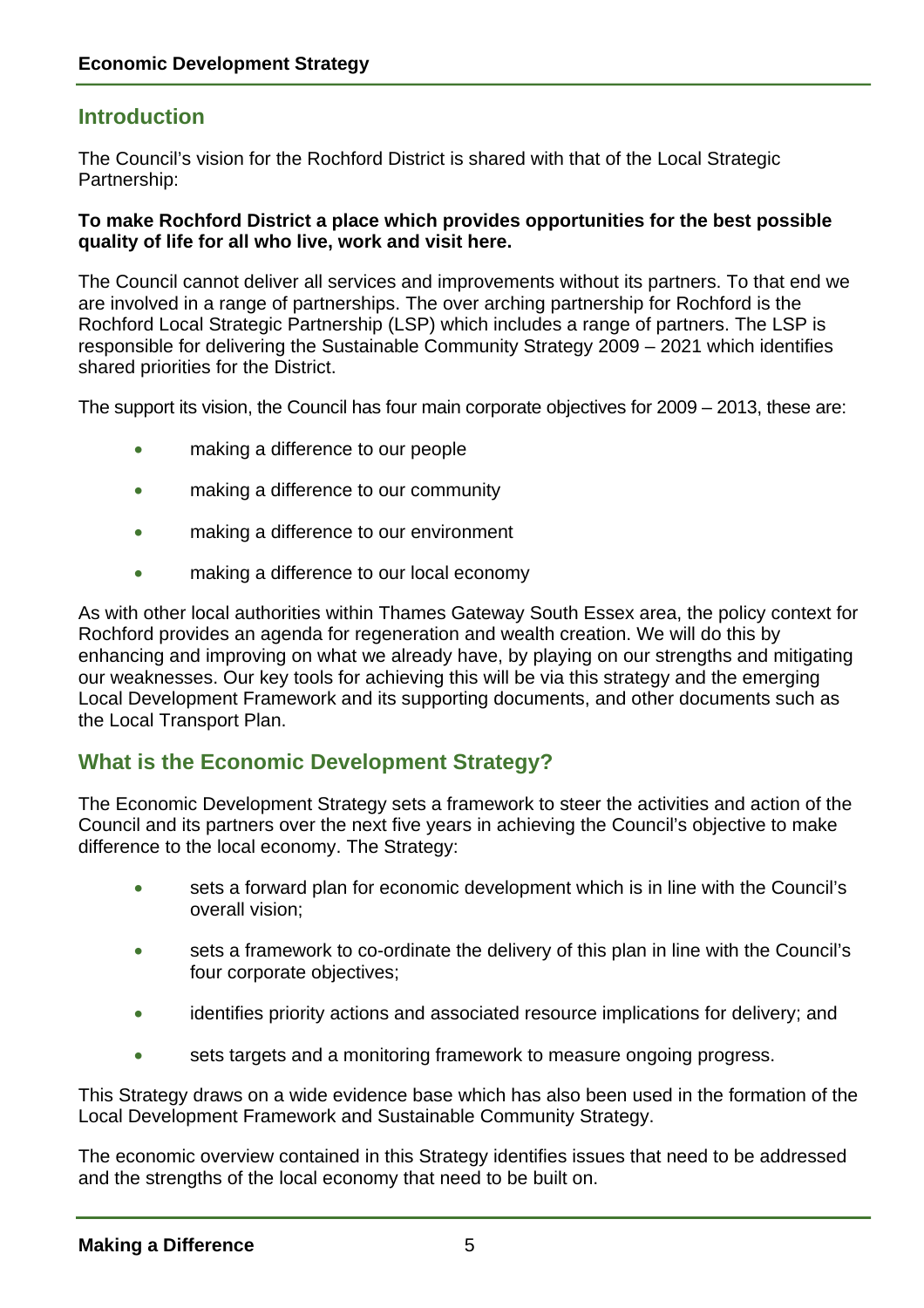Using this information the Council has agreed a series of objectives and action listed under three key themes:

| Theme 1 Business Support;                    |
|----------------------------------------------|
| Theme 2 People and Employment; and           |
| Theme 3 Employment Land and Economic Drivers |

Each theme has been influenced by two overarching principles; the wider economic environment and the climate change agenda.

This is the 2010 refresh of the Strategy. Here the Council reports on what has been achieved since October 2009 when this strategy was adopted and reviews activity and priority actions for the period up to 2014; taking into account some of the substantial changes to our governance and policy environment since the Coalition came into power last year.

Reductions in government grants to local authorities will bring about some resource issues that need to be considered in depth, and the significant changes to regional policy and the formation of Local Enterprise Partnerships places a responsibility on Rochford to adapt or develop processes that ensure our business community can feed effectively into the new Local Enterprise Partnership for Kent, Greater Essex and East Sussex.

This refresh of the strategy will not fundamentally change our strategic direction but it will show how we intend to do things differently in order to move with the times.

# **What have we achieved?**

## **Rochford Business Network**

The Network has grown rapidly since last year and we have surpassed our targets having already reached a membership of 345 against a target of 288 by 2014.

As standard, we have continued to run our business breakfast programme with three events in 2010 as follows:

March 2010: Going Green: Top Tips for Business

June 2010: Skills for Business

October 2010: Low cost, low carbon, marketing solutions

We have continued to deliver our quarterly newsletter, Business News, giving key support information to member business and we are now on our seventh issue as well as sending out our weekly emails to make sure we are helping to facilitate local business opportunities.

In October we also launched online forums to support the Rochford Business Network (RBN). To date we have 56 of our Network members register which is a very positive sign. However, the level of actual usage could be improved and some work needs to be done to strengthen the service and tackle any barriers business are facing using this new facility.

**Shop at My Local** was launched at the beginning of December 2009.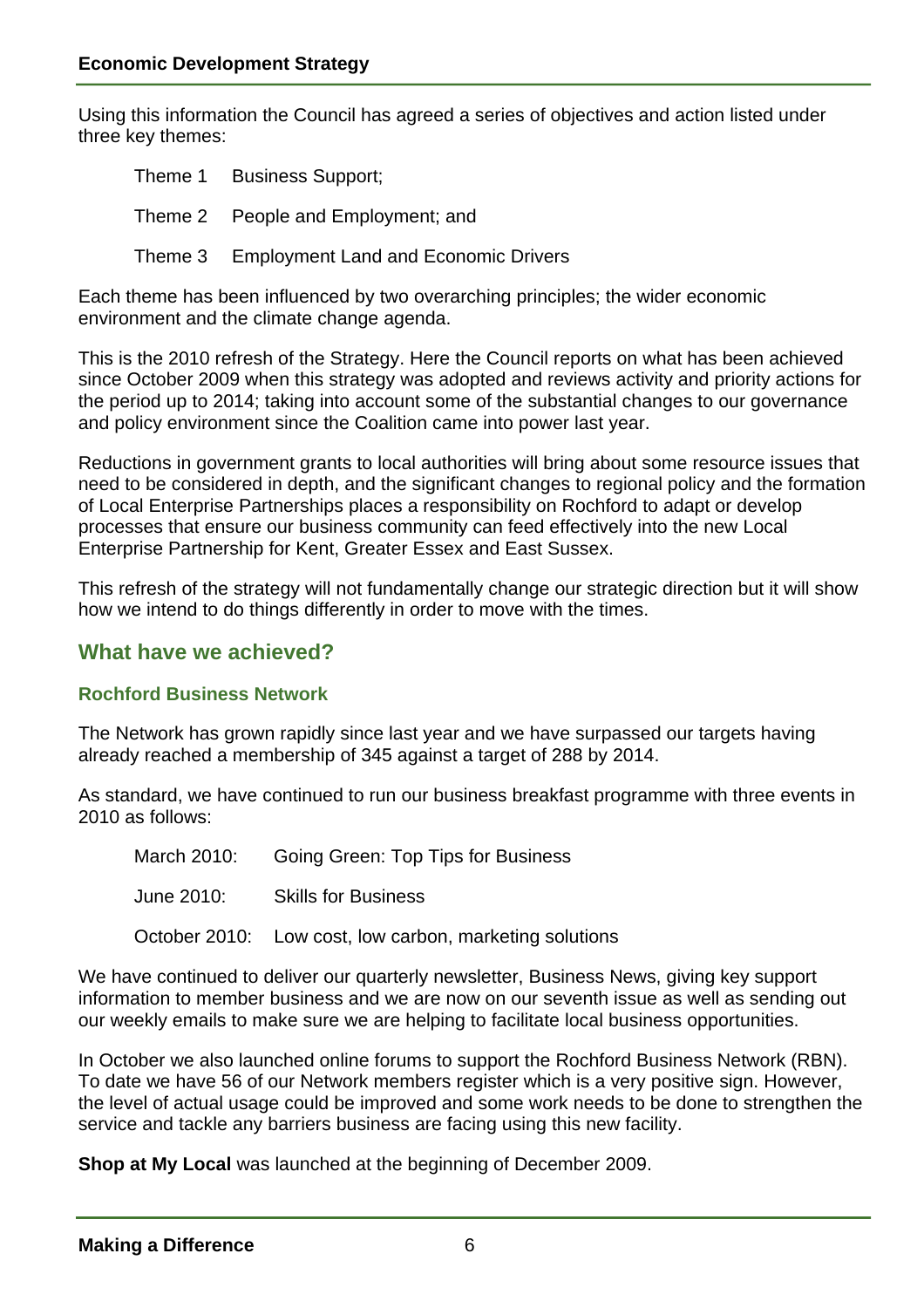Whether through sponsorship or through effective promotion, Shop at My Local has supported a range of town centre events including Rayleigh Arts Festival, Rochford Art Trail, Bou Chic Fashion Show, most local Christmas light events and a number of farmer's markets across the District.

Since then 66 businesses have undergone training on a number of different topics at no cost, facilitated by Shop at My Local in partnership with Anglia Ruskin University.

Shop at My Local won the regional round of the prestigious Enterprising Britain Competition 2010. This is quite an achievement when the project was actually still in its start-up phase.

# **Young Entrepreneur 2010**

In partnership with Enterprise in Education, the **Young Entrepreneur Programme 2010** was a success. As a new group of Apprentices aim to impress Lord Alan Sugar in October, Rochford's next generation of young entrepreneurs were at the Freight House on 4 October showing their business skills in front of a packed audience. Teams of students from The Fitzwimarc School, Greensward Academy, The Sweyne Park School and The King Edmund School all came together to compete for this year's title. The Mellow bar from King Edmund School won the title of Young Entrepreneurs 2010, after presenting a business case for their product to a panel of judges.

The competition started in July when 12 teams presented their concepts to a panel of judges including Kaycee Burnett of MULU Chocolate, based in Rayleigh and Gary Nicholls of Swift Cleaning which operates from Rochford. The students were set a business challenge designed to help them understand the skills they need to develop to set up their own business successfully. This year, the challenge was to design a chocolate bar that could be sold to generate funds for Shop at My Local, a community social enterprise set up to support traders operating within the Rochford District.

## **Low Carbon Economy**

Since the Low Carbon Business programme was launched in Rochford at the beginning of 2010, the project management team have engaged with 82 of our businesses. 50 of those businesses have received more detailed business support such as a green audit and two have successfully secured grants.

## **Local Development Framework**

Progress to adoption of the Rochford Core Strategy has been slightly slower than anticipated, primarily as a result of the coalition government's decision to abolish regional strategies and the requirement for consideration to be given to the implications of this change. It is anticipated the Core Strategy will now be adopted in mid-2011.

# **JAAP**

The London Southend Airport and Environs Joint Area Action Plan, being prepared jointly with Southend Borough Council, will deliver important opportunities for new employment development in the district. The submission version of the plan is being prepared and will be published later in 2011.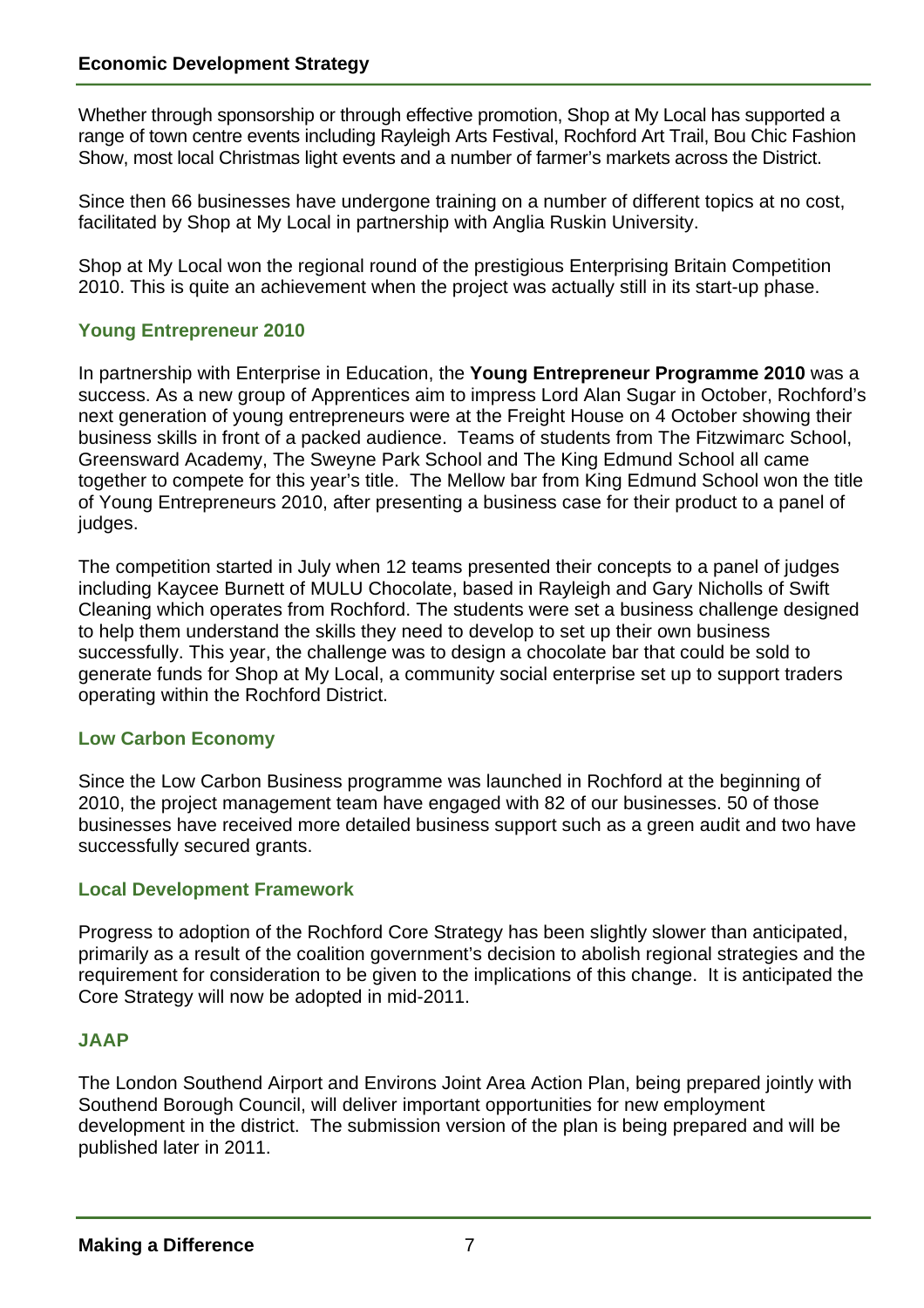#### **Town Centre Area Action Plans**

Consultations on options and development opportunities have been completed for Rochford, Rayleigh and Hockley and it is anticipated preferred options versions of each plan will be published for further consultation in 2011.

#### **UK Career Academy**

The Council has worked with King Edmunds School supporting their Career Academy which provides Sixth Form students with the opportunity to work closely with business throughout their courses and develop business skills which are valued by future employers In particular Council Officers have mentored students during the year, employed an intern in the Finance section and delivered Guru Lectures where students can hear about different business and career opportunities.

#### **Prompt Payment of Invoices**

The Council remains committed to paying invoices promptly particularly for local businesses. 98% of all invoices are paid within 30 days and 92% of invoices from businesses in the District are paid within 10 days.

# **About Rochford**

Rochford is a small District located in south east Essex covering approximately 65 square miles. It is bounded by the River Crouch to the north and the urban areas of Southend and Castle Point to the south. Around 85% of the District is designated as metropolitan green belt and there are many miles of attractive coastline and nationally important areas of salt marsh. A large area around Foulness is under Ministry of Defence control.

Rochford has both urban and rural communities with three main towns Rayleigh, Rochford and Hockley; all of which have good rail connections to London. There is access to the A127 London to Southend Arterial Road and to the A13 and M25.

London Southend Airport straddles the District's southern boundary with Southend and forms part of the Thames Gateway area. Baltic Wharf, a commercial port, stands on the south bank of the River Crouch at Wallasea Island which is also home to the RSPB's Wallasea Island Wild Coast Project which is a landmark conservation and engineering scheme for the 21<sup>st</sup> century on a scale never before attempted in the UK and the largest of its type in Europe.

# **Policy Context**

#### **Thames Gateway**

For some time, the Thames Gateway South Essex sub-region has been a focus for development and regeneration of both regional and national importance. The significance of the regeneration of the sub-region to Essex, the East of England and the national economy is recognised within policy at strategic and local level.

The regeneration programme will change the economic landscape of the sub-region by strengthening and increasing the importance of sectors already present in the area but also introducing new economic drivers which provide the opportunity to broaden the sub-region's economic base.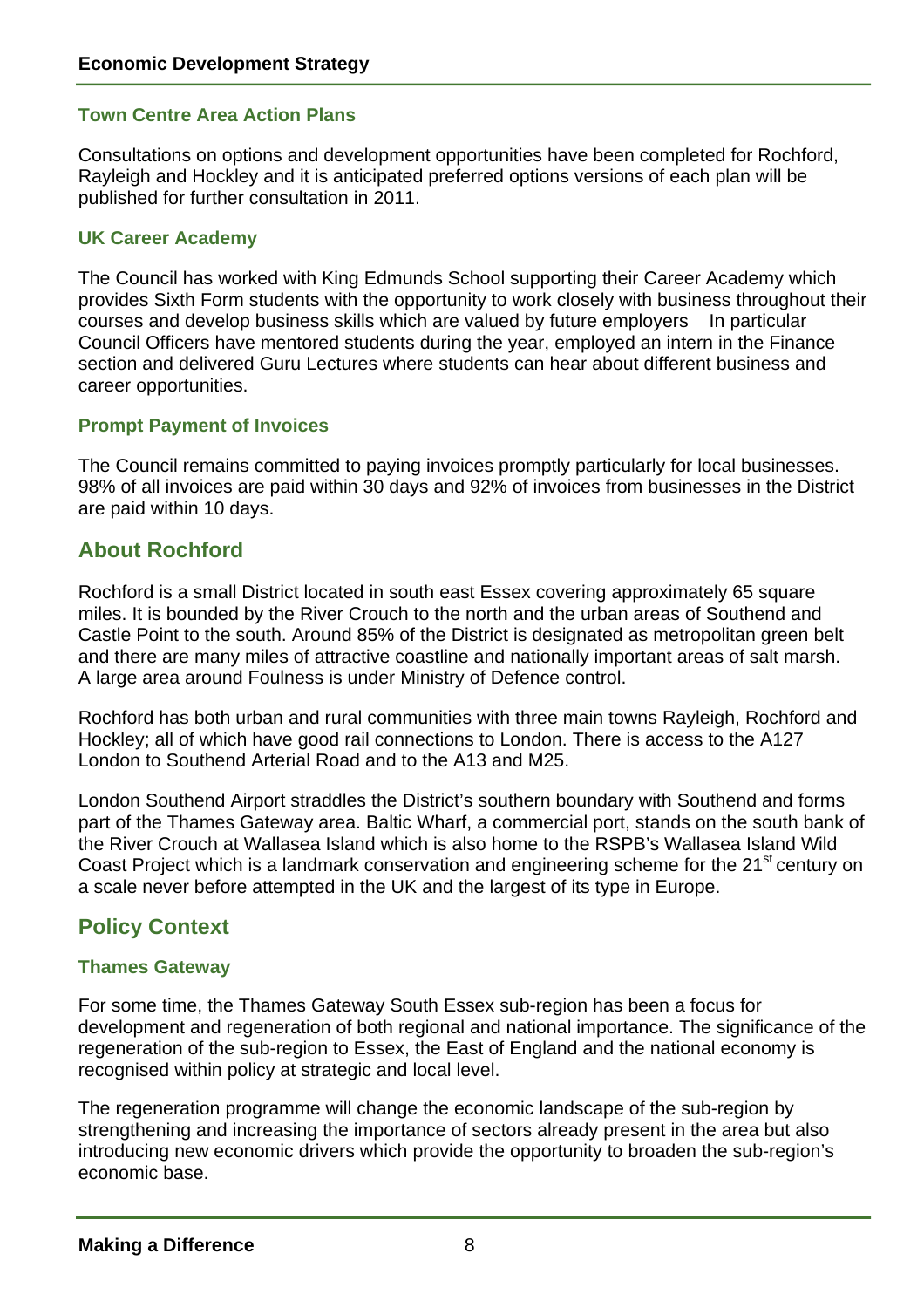The future economic success of the Thames Gateway South Essex sub-region will be linked to the delivery of a series of large physical development projects which are currently planned or under construction. These developments include large 'standalone' commercial developments (such as the expansion of London Southend Airport and the establishment of London Gateway Port), mixed use regeneration at key centre (including Southend, Basildon and Lakeside), and a range of significant scale residential developments.

The policy environment that directs and governs both planning and economic development of the District, and wider region, is undergoing significant restructuring as the Coalition reforms the legislative landscape, we believe that the core principles for economic growth in the sub-region are likely to remain relatively consistent.

# **Local Policy Context**

The overall vision and four corporate objectives have already been outlined in the introduction demonstrating how this strategy contributes to the overarching corporate aims.

The Local Development Framework (LDF) is a portfolio of local development documents which together will provide a spatial planning framework for the District up to 2031. One key element of the portfolio is the Core Strategy which sets out the spatial planning policies required to deliver that vision.

Economic Development and spatial planning are linked in that spatial planning can hinder economic growth just as over ambitious economic growth can undermine local places and communities. There is a need to balance growth with the quality of life for our residents and maintain our natural heritage and green spaces. It is the Council's responsibility to ensure a unified approach to the management of strategic development and the physical and built environment.

Under the  $3<sup>rd</sup>$  theme, this Strategy looks at the areas of work where the two remits meet whether that is through town centre regeneration, relocation of existing industrial estates or the expansion of London Southend Airport. The Council has to plan to ensure that the successful delivery of these projects reaps benefits for both the local economy and the local community.

The Core Strategy sets a vision for the District up to 2031. Whilst the EDS only relates to a five year period from 2009, it is important to understand the longer term aims of the Council and what the economic development role is so that work can be planned and the necessary preparation can take place.

# **Economic Overview**

## **Population**

In the 2001 Census Rochford District had approximately 79,000 people. The Office for National Statistics (ONS) 2009 mid-year population estimates showed Rochford District as having a population of 83,100. In 2008 compared to the national average Rochford (at 17.34%) had fewer residents aged 0-14, at 11.48% fewer residents aged 15-24 at 25.00% fewer residents aged 25-44. Rochford at 27.39% has more than the national average residents aged 45-64 and at 18.78% have a higher proportion of residents aged over 65.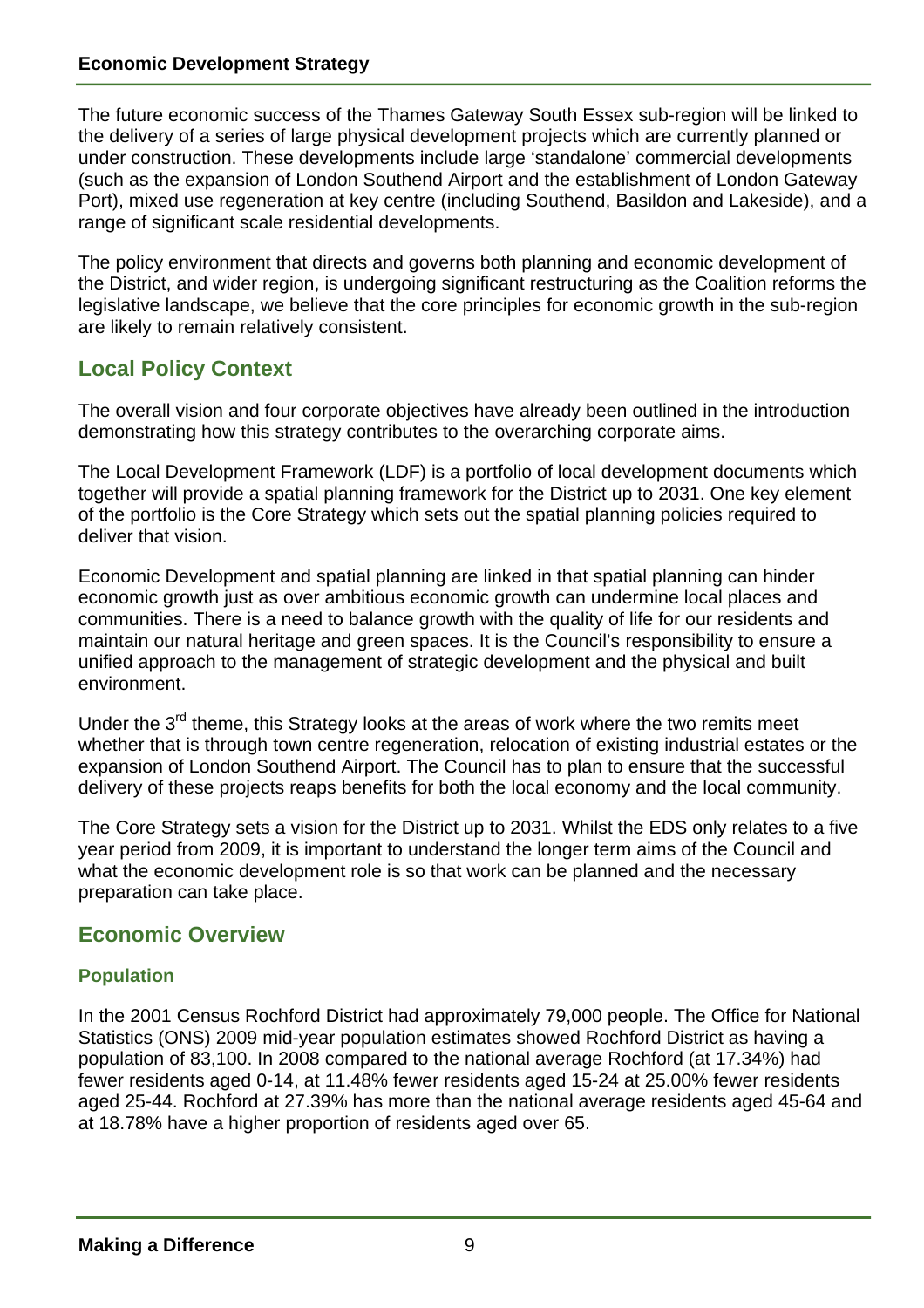The population is among the older local populations in Britain and this is likely to increase with the over 65 population predicted to grow by 4.50% by 2020. There are some local variations in this pattern, with wards around Rochford town centre and to the north of the District recording older average ages than those along the west border.

There are approximately 33,700 households of which 86% are owner occupied and 6% are privately rented and house prices are higher than in England and Wales. The area is relatively affluent, ranking 314 out of 354 authorities nationally, where one is the most deprived and 354 the least deprived. The most deprived ward, Foulness and Great Wakering East, ranks 2,680 out of 8,414.

The black and minority ethnic (BME) population is relatively evenly dispersed amongst the urban settlements. The estimated population by broad ethnic group, 2008 was White 95.74%, Mixed 1.10%, Asian or Asian British 1.46%, Black or Black British 1.10%, Chinese or Other 0.61%.

#### **Productivity and economic activity**

Rochford's economy produced an output, measured by Gross Value Added (GVA), in 2006 of £852 million, an increase of 44.9% since 1992. To put this into context GVA in Essex is £24,467 million and has experienced an increase of 64.3% since 1992. In the East of England Region GVA was £93.5 billion, an increase of 55.5% since 1992.

GVA per employee, a measure of the productivity of an economy, shows that Rochford and Essex have similar levels, although Rochford's figure (£34,577) is notably lower that the regional figure of £40,762.

These figures highlight the strength of the East of England's economy and its growing influence within the wider UK economy, given that GVA per employee has grown faster than its national equivalent. It also demonstrates that Rochford, within a regional context, has a comparatively healthy economy even though it is still falling behind the Region and UK.

The gap in productivity between Rochford and the County and Region narrowed between 1992 and 2006 with Rochford experiencing a higher increase in productivity (35%) than the County (30%) and Region 32%).

Economic activity within Rochford has been more volatile than the rest of Essex, the wider East of England and the UK as a whole, shifting away from an activity rate higher than the benchmarks in 2006 to significantly below in 2008. Between 2008 and 2009 economic activity levels recovered to the national average of 76.5%.

Similarly, economic inactivity levels within the working age population have shown fluctuations in the same periods with inactivity decreasing to its lowest in 2006 (where economic activity was at its highest) and peaking in 2008 when economic activity was at its lowest.

Combined economic activity and inactivity highlight the potential vulnerability of the labour force to shocks within the economy and to the wider external economic context, with economic activity highest at the peak of the boom and lowest as the recession took hold. Figures for 2009 suggest the recovery is being felt in Rochford with levels of economic activity increasing and inactivity falling at greater rates than Essex, the East of England and the UK.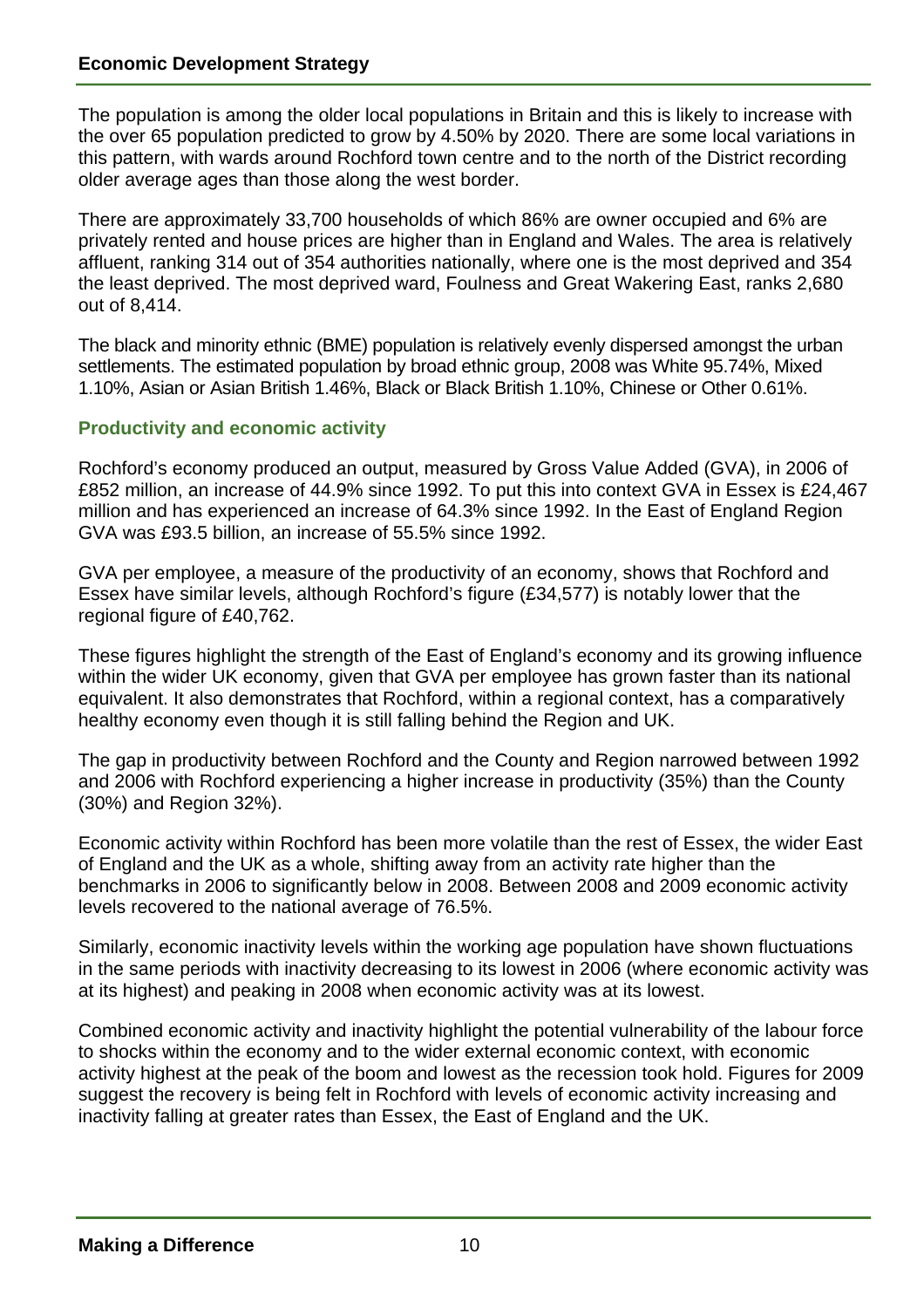Employment and economic activity trends are likely to be linked in the main to Rochford District's relationship with its neighbouring areas and, in particular London, given that at the time of the 2001 Census 60% of the resident population commuted out of the Rochford for work. Whilst other Essex areas formed the largest proportion there was also a high proportion of commuters working in London. The largest single destination was the City, reflecting the established direct rail links with London Liverpool Street station.

## **Business Stock**

The largest single employment sector within the District is real estate and business activities, representing 19% of total employment; the retail sector is of a similar size, representing 17% of employment. Other large employment sectors include health and social work and manufacturing.

The proportion of business stock which is small has increased from 88% to 90% between 1998 and 2008, demonstrating their importance to the local economy. This 2% increase in the share of business stock is in line with the UK and the East of England but higher than that for Essex. The stock of larger businesses (i.e. those with over 200 employees) has shown the opposite trend, decreasing significantly between 1999 and 2008. Over the same period the stock of large businesses in the comparator regions have increased, albeit at a low rate.

The fact that the proportion of medium sized companies (i.e.  $11 - 49$  or  $50 - 199$  employees) has remained relatively static over the same period only further impresses the importance of small businesses to the future success of the local economy.

Considering new business births as a proportion of active stock, Rochford is generally performing at a lower rate than comparator areas, showing performance in a less positive light than Annual Business Inquiry (ABI) and VAT data. However, it should be noted that newbusiness formation rates have been consistently above 10% which is a healthy rate of new births.

But birth rates only provide one element of the small business equation, to understand the influence of small businesses on the Rochford District economy it is important to also understand how many businesses survive once they have started trading. Understanding the timing of business failure provides an insight into the potential causes and therefore the mechanisms which can be put in place to ensure businesses have a greater chance of survival.

Of businesses born in 2003, a higher proportion in Rochford District survived at each time period than the comparator areas (county, region and nationwide). 84% of businesses survived two years this is at least 4% higher than the comparators, a trend which persists across the five year period.

Whilst the performance of businesses started in 2003 has been strong compared with wider county, regional and national averages, the survival of businesses born later has not demonstrated such positive trends. Comparing one, two and three year survival rates from 2003 with those from 2005 shows that there has been a small reduction in the number of businesses within Rochford surviving beyond one year. The two year survival rate has only fallen by less than 2% but the three year survival rate shows a more significant 5% shift.

The stark difference in post two year survival rates is likely to be partly influenced by the impacts of the recession with "newer" businesses formed in 2005 likely to be more vulnerable than those born in 2003.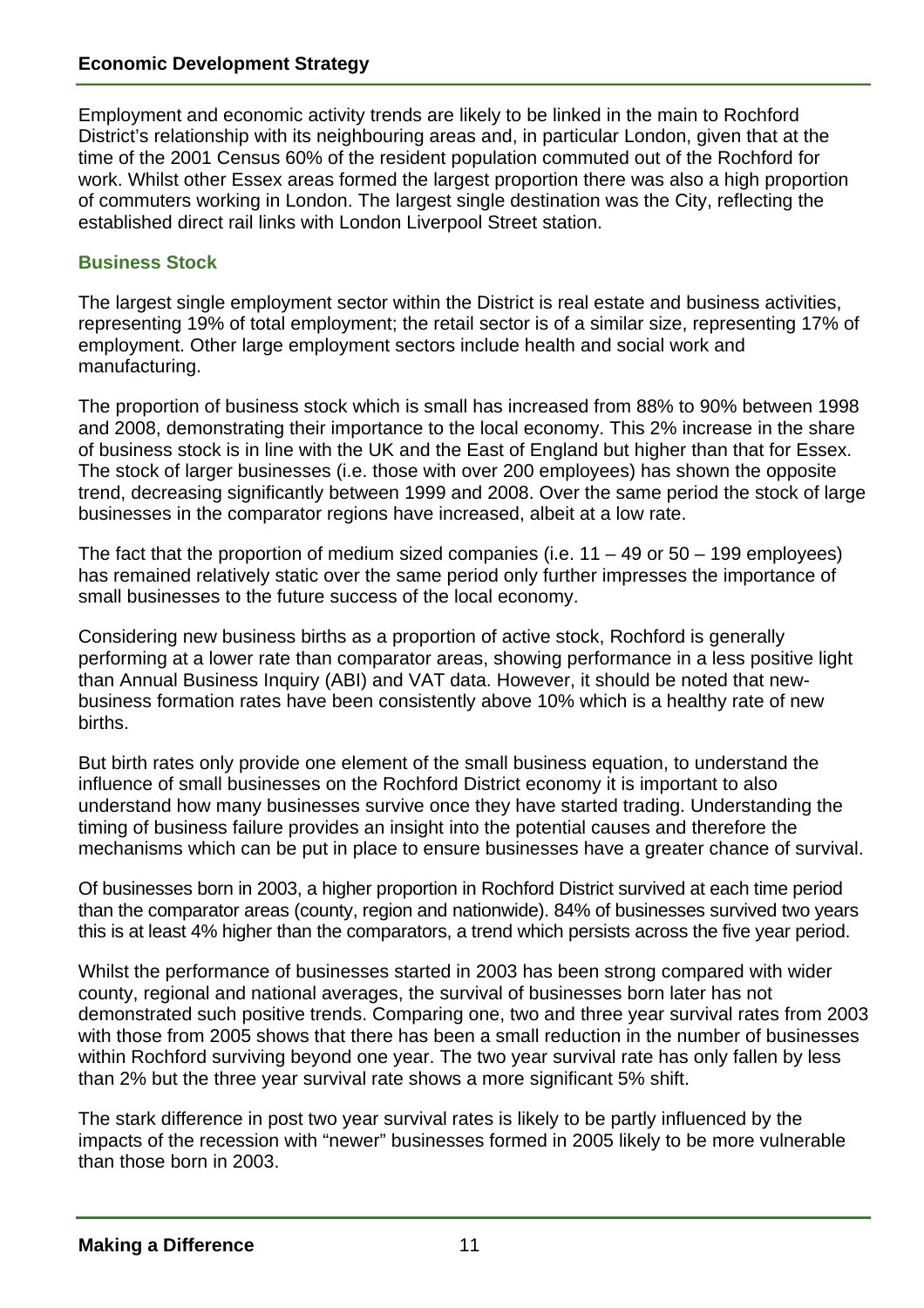Evidentially, there is a strong history of start ups and small businesses play an important role within the Rochford District economy. Recent employment and economic activity trends have impacted on the potential scale, nature and timing of new business formation. In times of economic boom Rochford's employment levels are high suggesting there are limited drivers for start ups during these periods; however the sharp downturn in employment and economic activity during the recession may mean there is a latent supply of skilled and experienced workers who may seek to start a business rather than new employment.

As survival rates of businesses have fallen over the past two to three years and so a range of interventions will be required to ensure small businesses continue to provide the foundation for future economic growth and prosperity.

#### **Employment, workforce and earnings**

Total employment was recorded at approximately 19,500 (Source: Annual Business Inquiry, 2008). Between 2006 and 2008, the total number of employees in Rochford increased by 3.99%. Whilst this is likely to have been influenced by the recent recession the ONS annual population Survey (January 2009 – December 2009) the proportion of the resident working age population in employment is high at 76.7% with the area ranking in the top 40% of districts nationally.

In 2008, Rochford's job density was 0.50 (Source: Office for National Statistics 2008), meaning that there is only one job available for every two people of working age in the District.

Whilst Rochford has relatively low levels of deprivation it also has lower workplace earnings, and less knowledge intensive employment, that the County and Region. There is a significant gap between workplace-based and resident-based earnings within the District with gross resident earnings 15% higher than gross workplace earnings in 2009. The wage differential is likely to be primarily driven by the high proportion of residents who commute out of the District to work, principally to London, where average wages are higher.

Gross annual earnings for residents of the District are higher in Rochford than for comparator areas and workplace-based earnings are below the benchmarks. This creates a much higher differential between workplace and resident earnings than is experienced within the wider Essex and East of England economy, although this gap has narrowed in 2009. Again, this is reflective of the focus of employment in the District, where dominant sectors will have lower average wages than sectors which are more prevalent in the wider Essex and East of England area.

At the other end of the spectrum Rochford has a significantly lower proportion of employees engaged in low level elementary and process occupations, approximately 10% of the total employees compared to 15% for Essex, the East of England and the UK. The Rochford work force tends to be engaged in higher level occupations, with almost 50% of those employed being within technical, professional or management occupations. This is marginally higher than Essex, the East of England and the UK.

Whilst occupations are of a high level and are likely to involve higher skilled workers, engagement in "knowledge intensive" activities as a share of all employees is significantly lower than Essex, East of England and the UK.

The proportion of employment in knowledge intensive industries is reflective of the share of employment activities by broad sector, which demonstrated a dominance of employment within retail, health and social work, real estate and business activities, and manufacturing. Only a limited number of activities within manufacturing would be classified as "knowledge intensive", none of the activity in other dominant sectors would be considered so.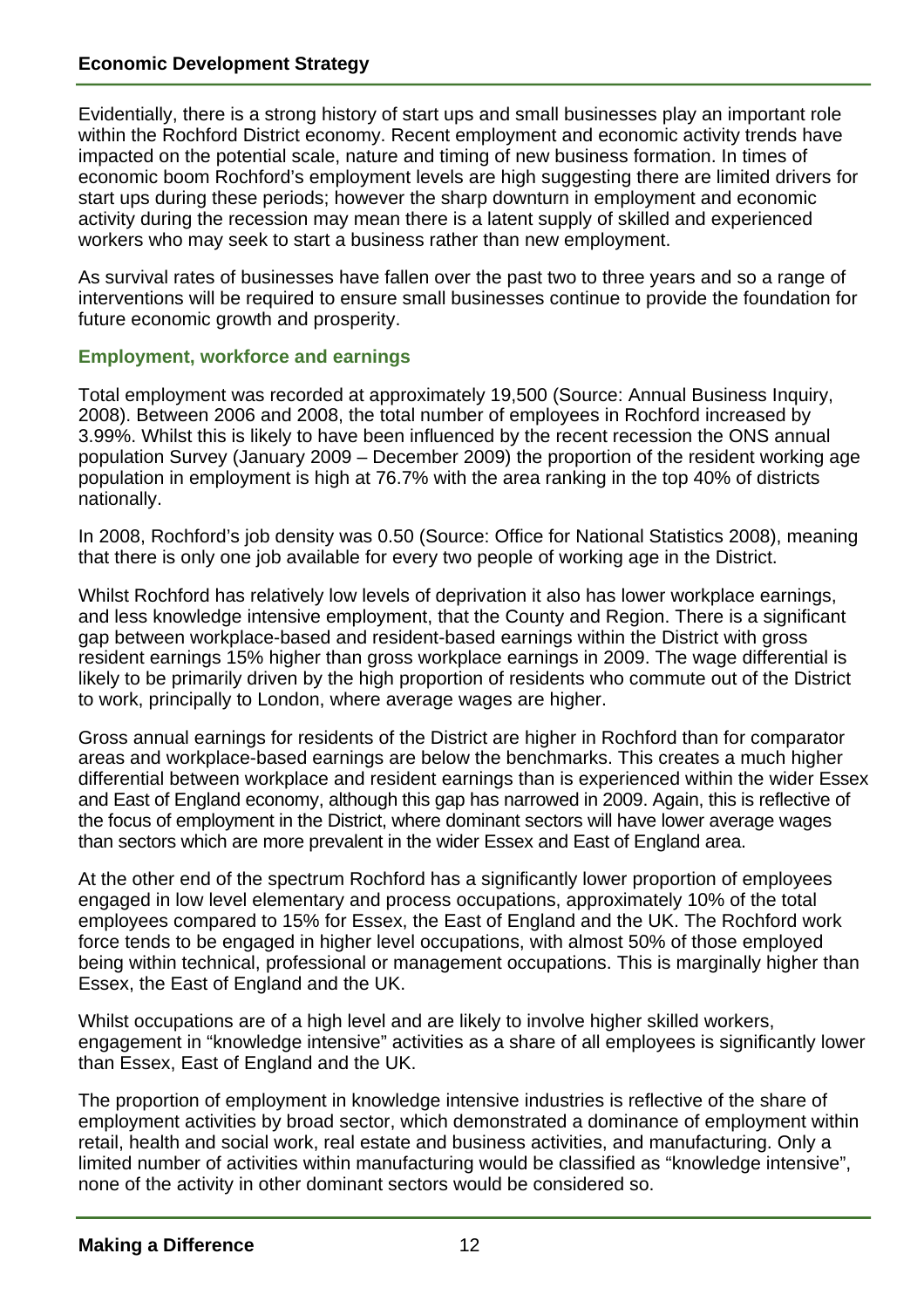Efforts to improve employment prospects in the District would help to reduce the District's reliance on out-commuting and this could, in turn, could provide opportunities to increase the number of high value jobs and increase competitiveness, retain a greater proportion of residents spend and reduce the overall amount of car journeys.

# **Spend Leakage**

The Retail and Leisure Study 2008 highlighted that the District was performing poorly in terms of retaining its residents' spend, losing significant expenditure to neighbouring areas including Southend and Basildon.

Given that there is only two major supermarkets located to the west of the District it may not be surprising that only 17.8% of residents' main food shop spend is retained within the Rochford boundary. However, it is of greater concern that the District retains only slightly more resident spend in top-up shopping (19.9%). Due to the nature of top up shopping there is no competition posed by the Internet and there is an opportunity to attract back some of the 35.5% of top up spend that is leaking out to Southend.

It is of paramount importance that a greater proportion of our residents' spend is kept within the District boundary; retaining locally-generated prosperity by encouraging local spending and a retail/consumer economy. This will also help to safeguard existing, and create new jobs, within the retail sector and associated supply chain businesses as well as helping to keep shops ands services available locally.

# **Transport**

Rochford has two strategic trunk routes in and around its boundary, namely the A130 and A127. The A127 provides a link to London, a main commuter and employment destination. There are also three main train stations located in the District which provide a direct service to London Liverpool Street. London Southend Airport is located on the boundary with Southend Borough and is predominantly within Rochford.

There is a high level of car-ownership in the District. However, the proportion of people travelling to work by public transport is greater than the national and regional averages, primarily due to the accessibility of rail links from the District's three main urban areas. Away from the three main settlements, car dependency is high. Congestion and environmental impacts will continue to worsen with population growth if this trend is not reversed.

The strength of the spheres of influence of the large neighbouring centres of Southend, Basildon and Chelmsford mean that traffic is drawn through Rochford District's own centres to them. This not only has an impact on traffic congestion in general, but also engenders concern with regards to air quality within the District's town centres.

This situation has the potential to be exacerbated if development is not directed to the appropriate locations around settlements. Particular locations where this is a concern include east of Rayleigh, where commuters to Basildon and Chelmsford are drawn through the centre of Rayleigh; west of Hockley, where those commuting by car to Southend or Chelmsford/Basildon are drawn through the centre of Hockley or Rayleigh, respectively; and east of Rochford, where vehicular movements would inevitably be directed through Rochford's historic centre.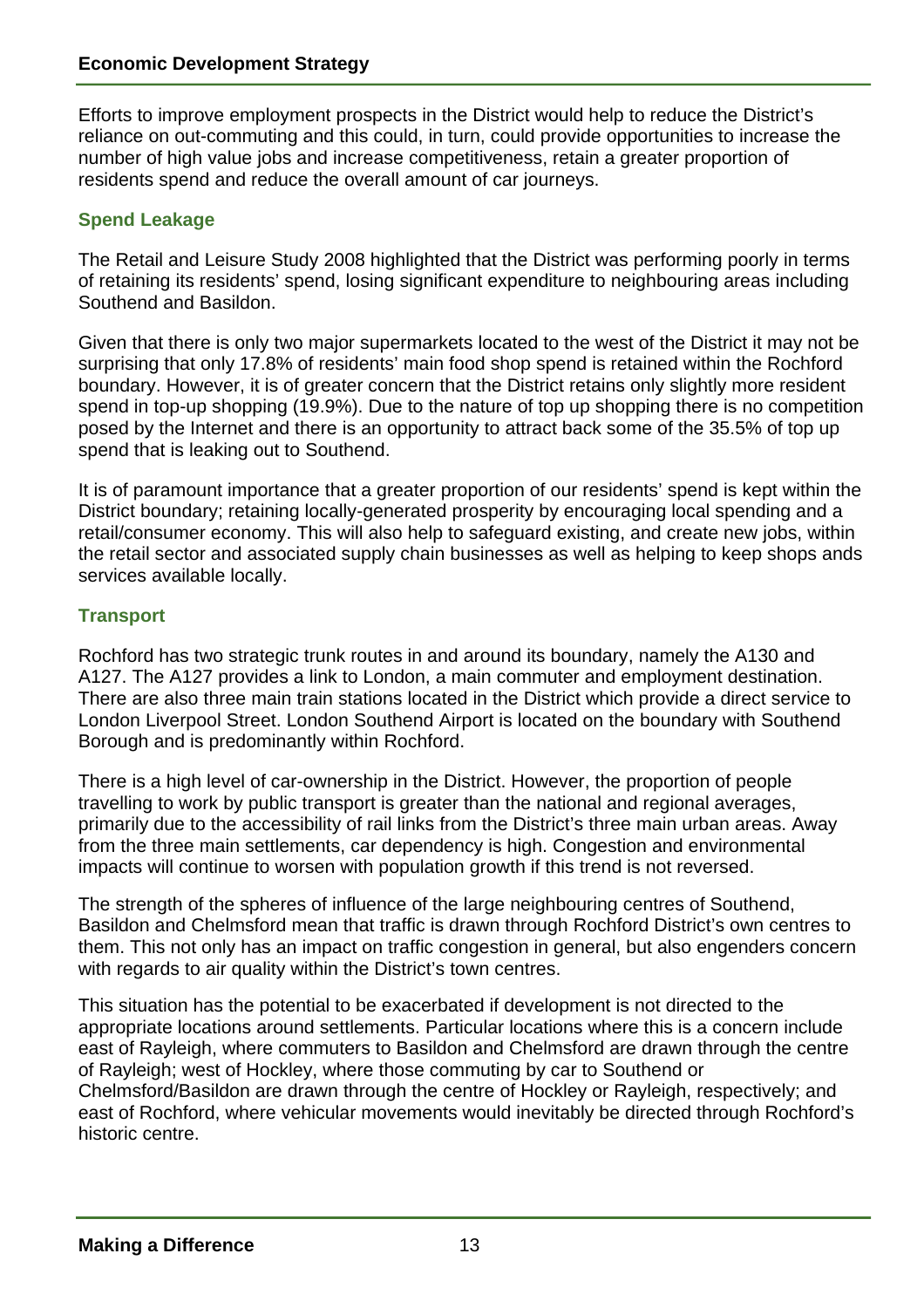Given such concerns the location of future development must be considered alongside opportunities to locate development in areas where alternatives to car use are more viable, alongside other sustainability issues.

The lack of public transport provision throughout most of the District is an obstacle to reducing car dependency. There is, however, some opportunity to utilise public transport, particularly within the three main settlements which contain rail links between each other, Southend and London.

Current cycle networks in the District are limited both in quantity and quality and do not encourage people to travel by bicycle. Through the new planning process, there is an opportunity to improve this situation and provide an integrated network of cycle paths across the District.

## **SWOT Analysis – The Rochford Economy**

#### **Strengths**

Low levels of deprivation and a fairly affluent area.

Productivity levels, whilst lagging behind regional and national averages, show that Rochford has a relatively healthy economy.

There is a strong history of start-ups and small businesses (which now make up 90% of all business stock) are playing an important role in the economy and make Rochford unique to its sub-regional neighbours.

Strong retail sector providing opportunities to build on a consumer economy. This will help to retain a greater proportion of resident's spend and increase the number of jobs available locally. Owing to the effort of the Council and its partners in the formation and delivery of Shop at My Local, Rochford has won the regional round of the Enterprising Britain Competition 2010; making Rochford the most enterprising place in the Eastern region. This shows an active community ready to identify and work in partnership to address the area's social and economic weaknesses.

## **Weaknesses**

Volatile economic activity and inactivity levels highlight the potential vulnerability of the economy to the wider, external economic context.

Rochford has a fairly healthy rate of business births but when considered as a proportion of active stock, the area generally performs less well than comparator areas.

Low job density – One job for every two people of working age.

Lower workplace earnings than the Country and Region. There is also a significant gap between workplace based and residence based earnings which exacerbates existing issues around out-commuting.

The two weaknesses listed above, and the pull for employees from London, results in approximately 60% of the working age population commuting out of the District to work. This will be contributing, in no small part, to issues around the amount of resident's spend seeping out to other areas.

Less knowledge intensive/high value employment than comparator areas.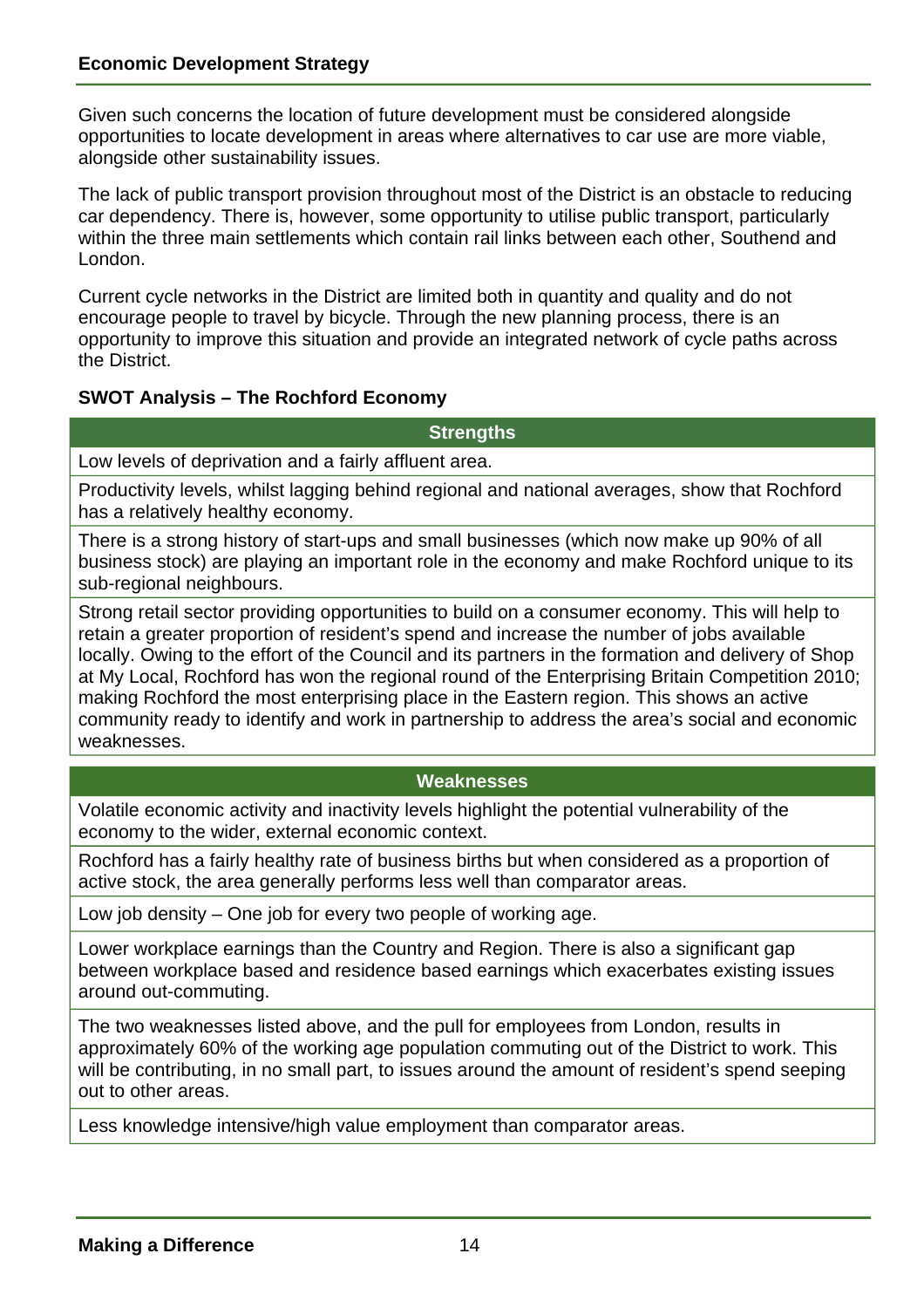#### **Weaknesses**

In terms of the qualification levels of Rochford residents, Rochford is performing favourably up to NVQ level 4 to the regional and national averages. At NVQ level 4, the District lags behind these averages by up to 5%.

# **Opportunities**

Inclusion on the Thames Gateway South Essex area presents various opportunities for growth. Including the expansion of London Southend Airport.

A low carbon economy – work to Increase productivity levels by encouraging resource efficiency of Rochford businesses through the Low Carbon Business Programme.

Work to Increase productivity levels by encouraging the effective use of ICT and by encouraging and supporting innovative businesses.

90% of the businesses in Rochford are identified as "small". This means that the business stock in Rochford is different to our neighbours and so there is an opportunity to support small, independent businesses and retain our uniqueness in this respect.

There is an opportunity to increase those types of employment through the implementation of the Joint Area Action Plan for the expansion of London Southend Airport.

By improving local employment prospects we can start to retain more highly skilled, higher earning residents and reduce reliance on out-commuting.

The Council is currently undertaking its Local Development Framework and that presents opportunities to resolve some of the ongoing policy issues that may inhibit business growth and inward investment for example:

- consider the location and condition of existing industrial estates and whether they are fit for purpose;
- consider the creation of new employment land in more sustainable locations;
- consider the impact of Green Belt restrictions on the rural economy and associated businesses and agree a vision that balances planning and economic development needs;
- support the regeneration of the District's town centres through the development of Area Action Plans.

#### **Threats**

85% of Rochford is Metropolitan Greenbelt which restricts the type and rate of business growth in the in certain parts of the District.

As a consequence of the recession, business survival rates have dropped, the most significant drop is 5% in three year survival rates. This has to be addressed to ensure that small businesses continue to provide the foundation for future economic growth and prosperity.

A large proportion of resident's spend is leaking out to other areas. When looking at the District as a whole, we only retain a maximum of around 20%; this will impact on a number of other issues, particularly the number of jobs available locally.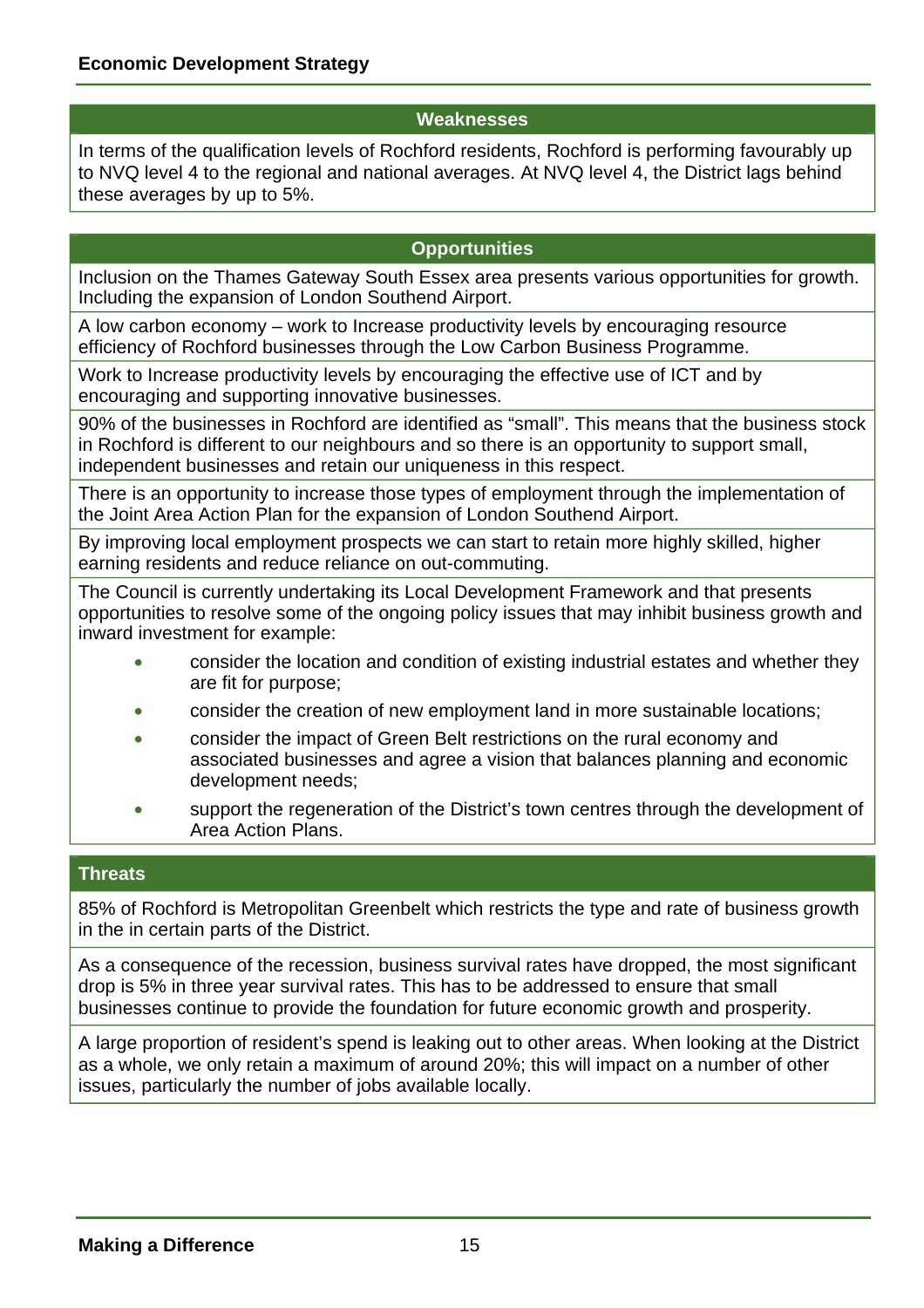#### **Threats**

Rochford is now the least affordable place to live in the sub-region (when comparing workplace earnings with house prices). Coupled with issues around the significantly ageing population Rochford faces some serious issues around the availability of working age residents to take up future employment secured through successful business growth and inward investment.

Rochford's dominant employment sectors have lower average wages and don't lend themselves to the growth of knowledge intensive or higher value jobs.

Historically, there has a lack of investment in transport and road infrastructure. This hinders business growth and inward investment – particularly in the more rural parts of the District and it is apparent that this is restricting business growth, particularly in the case of Baltic Wharf, a key asset to the Rochford District economy.

# **Guiding Principles**

There are two ongoing and guiding principles to this Strategy; the influence of the wider economic environment and the climate change agenda. They have been identified as such because they bear influence on all our priorities, objectives and actions.

# **Climate Change Agenda**

There is widespread scientific consensus that man made greenhouse gas emissions are driving climate change, the effects if which are potentially irreversible. Many high-profile reviews and documentaries have addressed the subject and many of our everyday behaviours have already changed for the better.

In the past, the Council's actions have been many and varied, yet were often taken independently from one another. The Council's Climate Change Strategy was adopted in 2008 and brought together all those previously unconnected activities.

With its partners, the Council wants to take a lead in forming a low carbon economy and will work with the community, businesses and public and private partners to make this happen.

According to the Department for Environment, Food and Rural Affairs (DEFRA), in 2005 Rochford has the second lowest per capita CO2 emissions in Essex at 5.6 tonnes. There is more work to be done to reduce this figure and Rochford has a target of 5.1 tonnes to be achieved by 2011.

Over the past year, the Economic Development Unit has worked hard to ensure the low carbon agenda is at the heart of the support services provided to the business community.

Through the formation and delivery of Shop at My Local, and indeed with the Rochford Business Network with the online forums we have launched, we are encouraging businesses to be "greener" and more resource efficient. These efforts are backed up with more detailed and practical support through the Low Carbon Business programme.

Low Carbon Business is part financed by the European Regional Development Fund which was secured through a bid compiled by Thames Gateway local authority partners. Our progress and success to date has been listed under "What have we achieved?"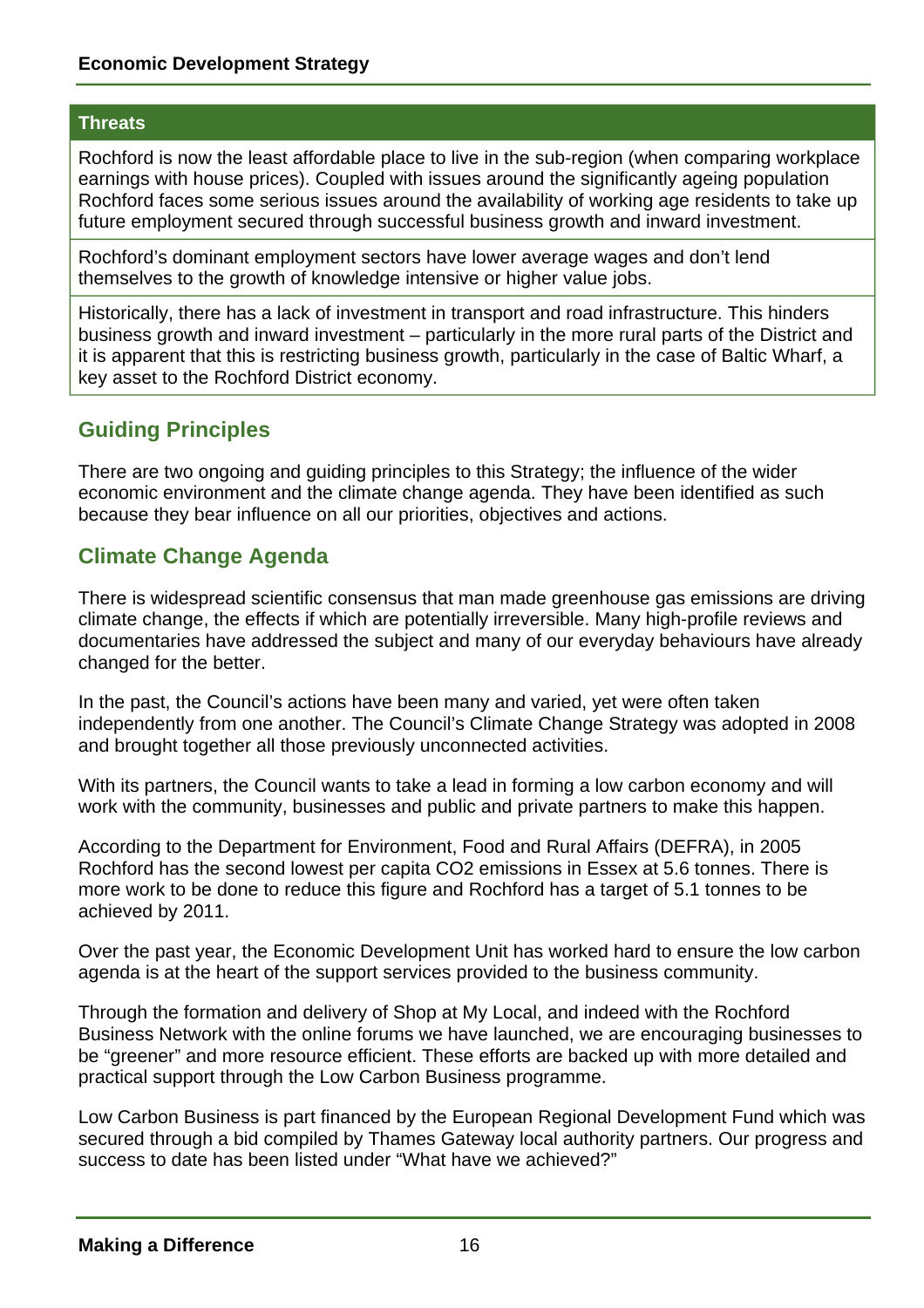# **Wider Economic Environment**

Rochford has shown some small signs of recovery from the recession but there is still some uncertainty about the robustness of that recovery on a national scale, and whether we are still at risk of a "double-dip" recession.

There are also significant changes taking place relating to the change of government last year. The Coalition has made a commitment to reducing the Country's national debt and that has involved some large scale changes in terms of policy and funding. The result of that is that local authorities have been told to achieve some significant savings and in Rochford's case this amounts to about 12% of our next expenditure for 2011/2012.

It is recognised that these significant cuts will result in less resources and therefore are likely to impact on the service delivery our customers have come to expect. However, there are further consequences for business; significant cutbacks will also mean that there is less money to spend and so those supply chain businesses will also be negatively impacted.

As such, we have changed the term "recession" to "wider economic impact" as whilst the recession may be on its way out, we face a number of new, and in some cases, tougher challenges ahead.

We will work hard to support businesses through this by making best use of existing resources such as Shop at My Local, the Rochford Business Network and Low Carbon Business. The Economic Development Unit also offers 1-2-1 support for businesses managed through an enquiries process. Whilst the unit does not provide professional business advice, staff work alongside businesses researching relevant support services and referring to relevant and practical support from our partners.

## **Theme 1: Business Support**

In the previous version of this Strategy we made a firm commitment to improving our basic business support service, and indeed the level of engagement we have with the business community. We have successfully achieved that and winning the Enterprising Britain regional award is external recognition of that.

The District is entrepreneurial in its character, and small businesses contribute significantly to the area's employment and economy. The Council supports the protection and enhancement of small and medium sized businesses, both within existing industrial estates and town centres and also those existing enterprise in rural locations. The Council also recognises the important role that home-working can play in retaining employment opportunities within the District.

The policy landscape for business support, and indeed economic development delivery as a whole, is going through significant change. One of the most visible changes for eastern business will be the closure of Business Link East in November 2011. The Government have stated that the new business support service will be leaner and to some extent, more generic in that there will be a website and telephone service not unlike the services delivered to date but trimming back all the additional services such as free training sessions, local advisers and so on.

We are proud of our achievements and don't want the change in economic climate or policy context to put those valued services at risk, especially when we know that the national portal for business support is being scaled back to such a large extent.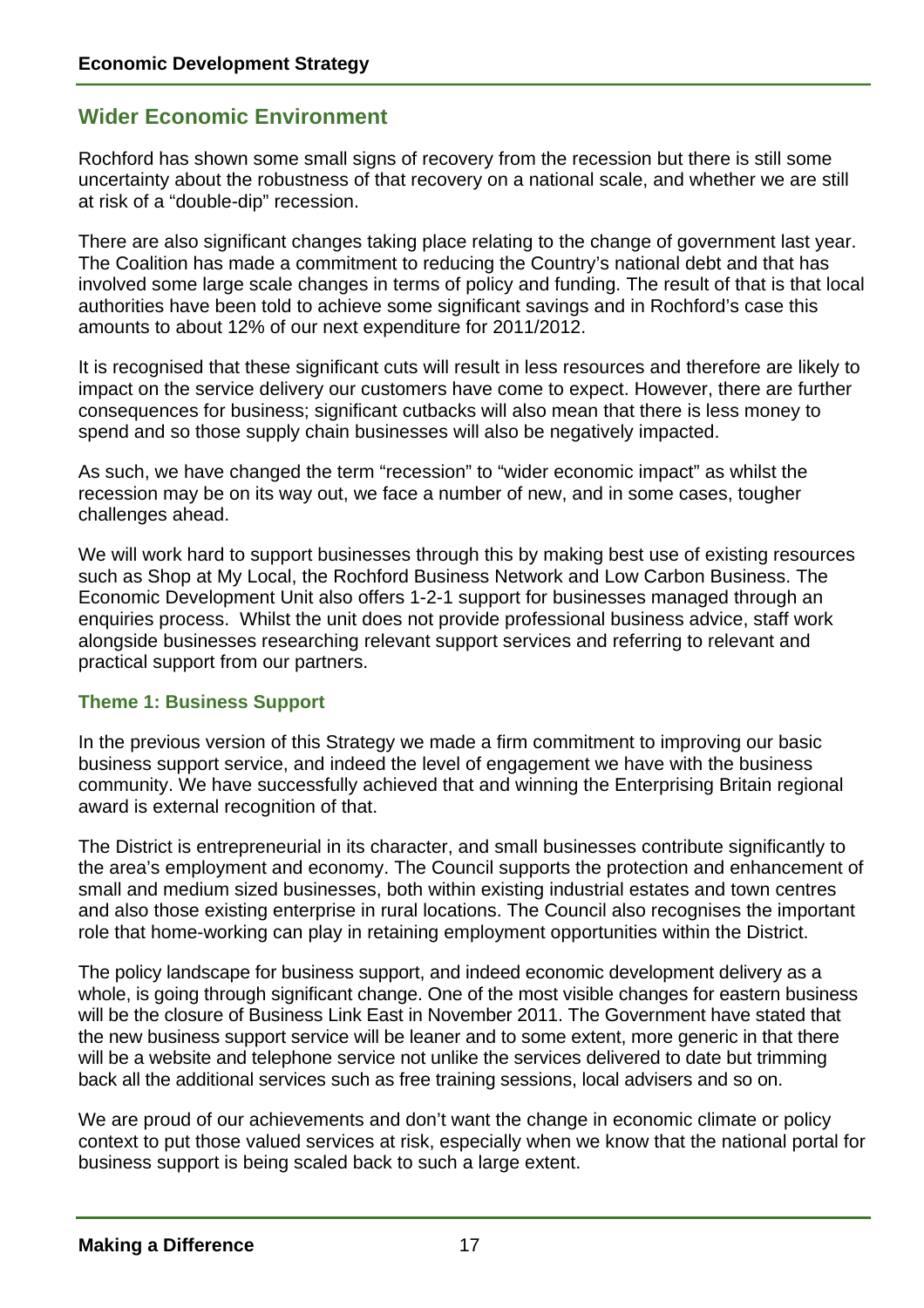The cutbacks mean that we will have to look at delivering our services in new and different ways. But it's not that simple. Another factor to consider is that the Government is putting a significant focus on communities leading themselves; this concept is encapsulated as the "Big Society".

# **So what is the Big Society?**

People have interpreted the ideas and vision in different ways, but there are three key principles:

- Empowering individuals and communities: Decentralising and redistributing power not just from Whitehall to local government, but also directly to communities, neighbourhoods and individuals.
- Encouraging social responsibility: Encouraging organisations and individuals to get involved in social action, whether small neighbourly activities like hosting a Big Lunch to large collective actions like saving the local post office.
- Creating and enabling an accountable state: Transforming government action from top-down micromanagement and one-size-fits-all solutions to a flexible approach defined by transparency, payment by results, and support for social enterprise and cooperatives.

The Government state this is a bottom-up vision, not a government programme dictated from the state to citizens. The Big Society is about a cultural change where people "don't always turn to officials, local authorities or central government for answers to the problems they face but instead feel both free and powerful enough to help themselves and their own communities."

In order to effectively contribute towards central government's new agenda the Council is considering how it can empower and enable its community to do what is stated in the aims of the Big Society. To some extent, this is a process of handover and government are right to state that it is a big cultural shift.

There are also changes to regional development and direction. The East of England Regional Development Agency (EEDA) will no longer exist and whilst the detail hasn't yet been pinned down it is likely that a range of targets and performance indicators, which were set by EEDA as the regional development body, will also come to an end.

The Government wants regional development that is business led and based on areas that have real economic relationships. To this end they have announced the formation of a series of Local Enterprise Partnerships which should be business led.

# **So what are we going to do?**

The first thing we need to do is start a process of dialogue with the business community. In January 2011 the Council kick-started a consultation process to examine what all these factors actually mean for Rochford.

We hope to achieve a number of things through that process:

- find out what local businesses want and what their priority areas are
- empower them to tackle those areas;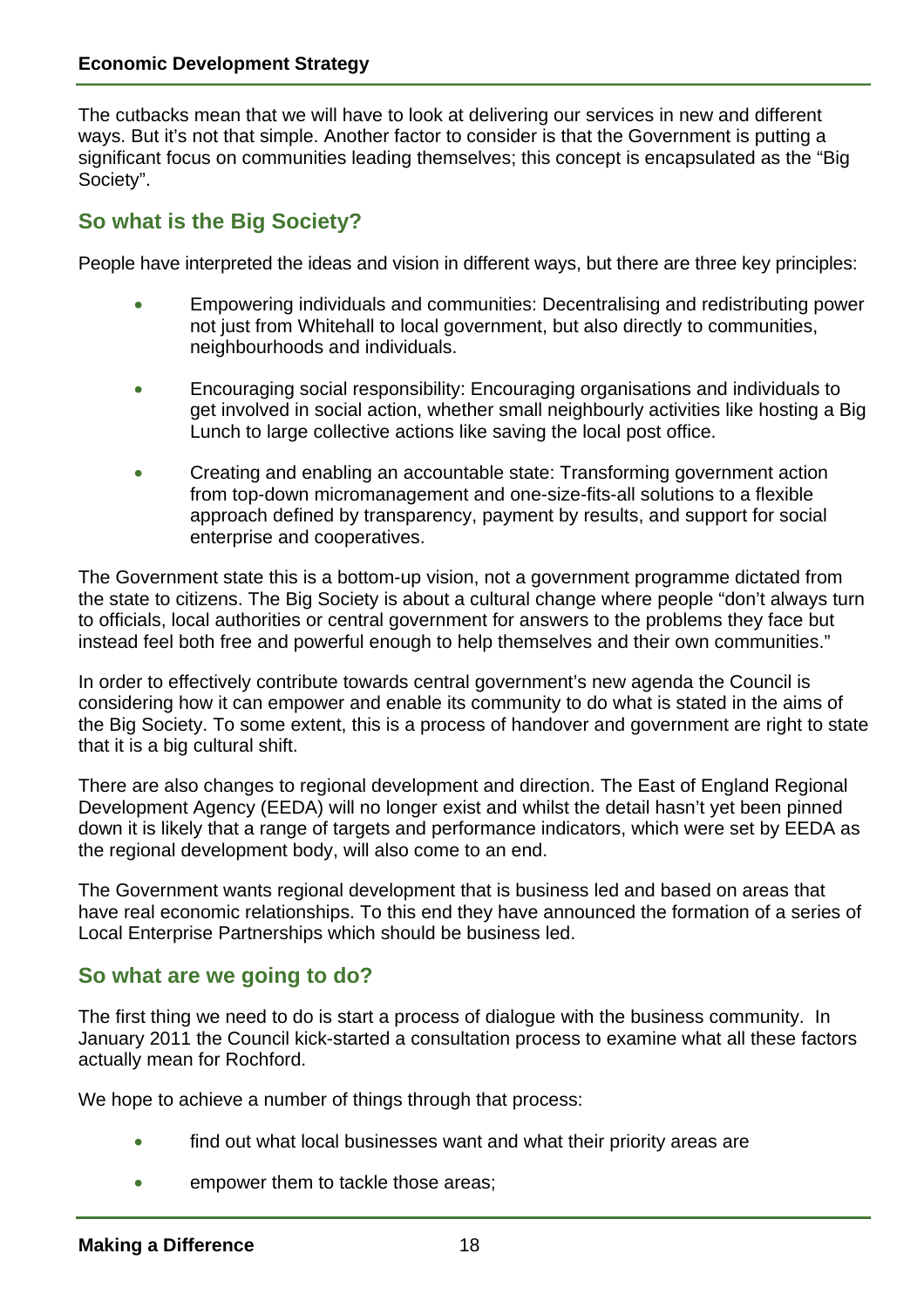- see where existing support projects can be adapted to be business led, (building on our success this past year or so rather than starting over again); and
- ensure that our businesses are heard by creating systems that effectively cascade up to the Local Enterprise Partnership for consideration. (This last point is expected to be considered through the sub-regional systems operated by the Thames Gateway South Essex Partnership and so it is key that nothing is lost in translation and that the Rochford business voice isn't drowned out).

At this stage it is impossible to anticipate the outcomes of the consultation, but it is expected there will be increased roles and responsibilities for local businesses. There is little point looking at the Council's business support services in isolation when there are a number of business representative groups and networks operating in Rochford.

Funding cuts and reduced spend could have a knock on affect to each of those groups services. Through this consultation the business community needs to pin down what services are currently being provided by each key partner, which services are at risk, are these organisations and groups still economically viable, where are the gaps in service provision in terms of demand?

Only when we have listened to key stakeholders and mapped out the range of support services will we know what we need to address and then we will need to look at how that can be delivered in the most efficient and sustainable way.

We maintain our commitment to provide high quality business support services and so our new aim is to manage the process of empowerment and support the business community to map the future for business support in Rochford.

For the next year and whilst we undertake consultation, the aim will be to protect the business support services we have built over the past year.

**Objective 1: Continue to progress consultation with the business community and, in parallel, work to ensure that valued business support services can continue in the new policy environment.** 

**Objective 2: Work with businesses to reduce their carbon emissions and to increase resource efficiency through the Low Carbon Business programme.** 

| <b>Action</b> | Task                                                                                                              | <b>Target Date</b> |
|---------------|-------------------------------------------------------------------------------------------------------------------|--------------------|
| 1.1           | Continue to progress the consultation process and, with time,<br>agree a clear and joined up direction of travel. | December 2011      |
| 1.2           | Continue to run and improve the Rochford Business Network<br>service including:                                   | <b>March 2012</b>  |
|               | quarterly newsletter;<br>$\bullet$                                                                                |                    |
|               | three business breakfast events;<br>$\bullet$                                                                     |                    |
|               | <b>Rochford Business Forums.</b><br>$\bullet$                                                                     |                    |
| 2.1           | Continue to deliver and achieve stated targets of the Low<br><b>Carbon Business Project.</b>                      | March 2012         |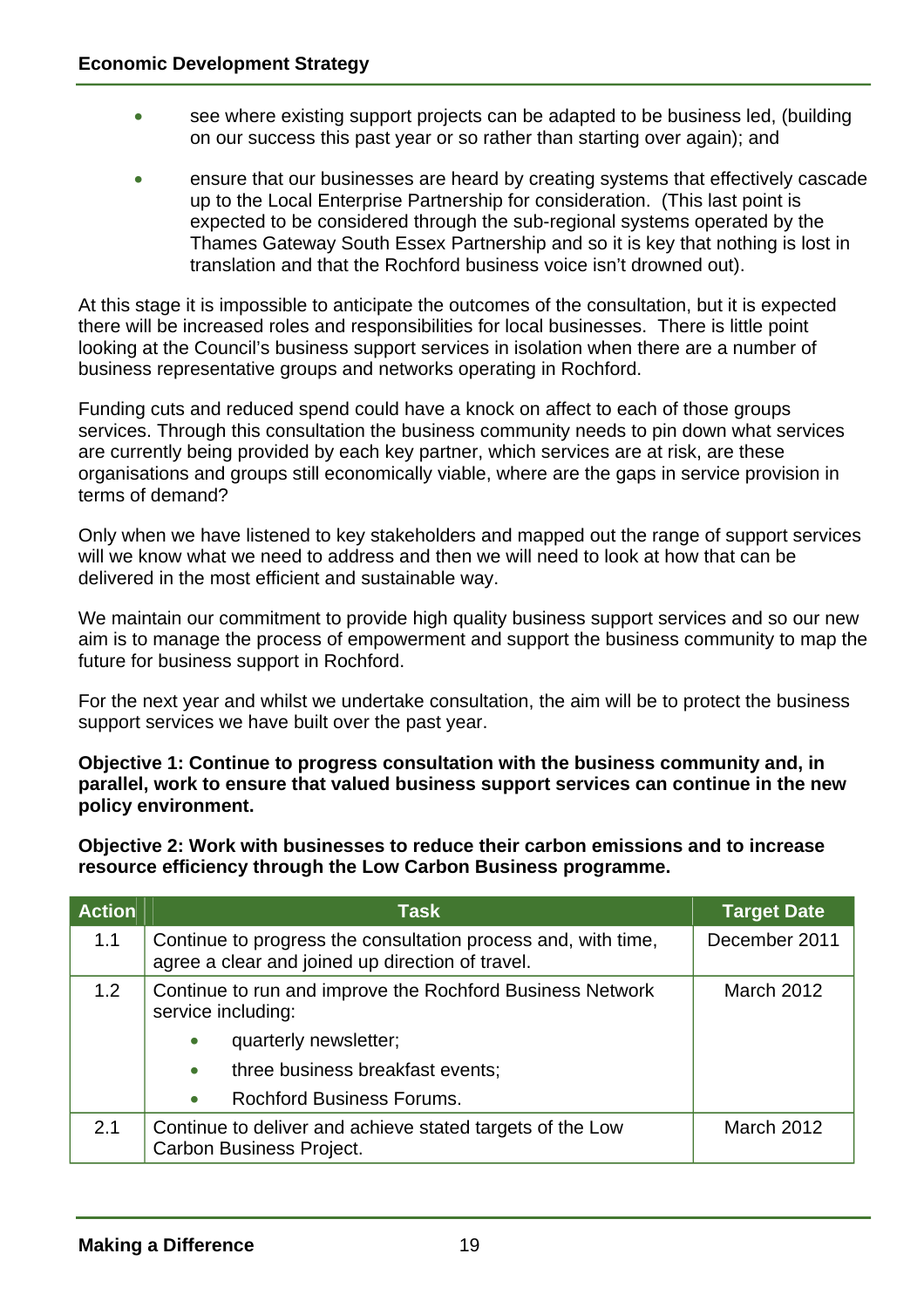#### **the District Objective 3: Establish the feasibility of establishing an eco-enterprise centre in**

In the previous version of this Strategy we stated we would commission a feasibility study to ascertain the demand for an enterprise centre in Rochford.

Enterprise centres, also known as business incubation centres, provide an ideal, structured environment in which new businesses can grow. They differ from other types of business support because they offer comprehensive, responsive and customised services to early stage businesses at the most vulnerable point in their lifecycle. The most obvious benefits are usually inclusive rents, short term tenancies and on site business support. The Council believes that the establishment of an eco-friendly enterprise centre would help generate more consistent levels of business creation, reduce the number of business closures and help to educate new businesses about their environmental responsibilities. The Centre, which would be a flag ship, eco-friendly build will also act as a much needed inward investment draw, attracting new businesses to the area. It would become a central point for businesses seeking any kind of business support in the District.

If the centre is established, then the Council will work with landlords to develop appropriate grow on space for businesses moving on from the Centre. The Council will seek to implement service level agreements with local landlords who are prepared to meet the necessary criteria, which will include operating business friendly leases and meeting certain environmental standards. In return, their premises will be added to a list of recommended grow-on space for businesses moving on from the Centre. This influence will help to make best use of vacant stock and encourage landlords to consider their own environmental responsibilities. Developing grow on space will be integral to retaining businesses in the District.

2011. The Council will then determine the best means and timeframe through which to take the project forward. The study was commissioned in 2010 and it is expected to be finalised and signed off by March

| <b>Action</b> | <b>Task</b>                                                                                          | <b>Target Date</b> |
|---------------|------------------------------------------------------------------------------------------------------|--------------------|
|               | Commission a feasibility Study for the establishment of an<br>eco-enterprise centre in the District. | March 2011         |

#### **support needs Objective 4: Develop a greater understanding of the rural economy and rural business**

employment within the District. In the 2009 version of this Strategy, the economic overview highlighted that the three sectors Agriculture, Mining and Utilities account for 5% of all employment in the District and for 8% of total output. While this is not very high in relative terms, employment is over 3.5 times higher than the UK average and output is over 2.5 times. This indicates the relative strength of rural

Typically Gross Value Added (GVA) (one of the basic indicators of economic prosperity), appears considerably lower in the more remote and rural areas of the country than the national average. It is generally recognised that this impacts on the local economy as the scope to develop high skilled, high value enterprise is more constrained.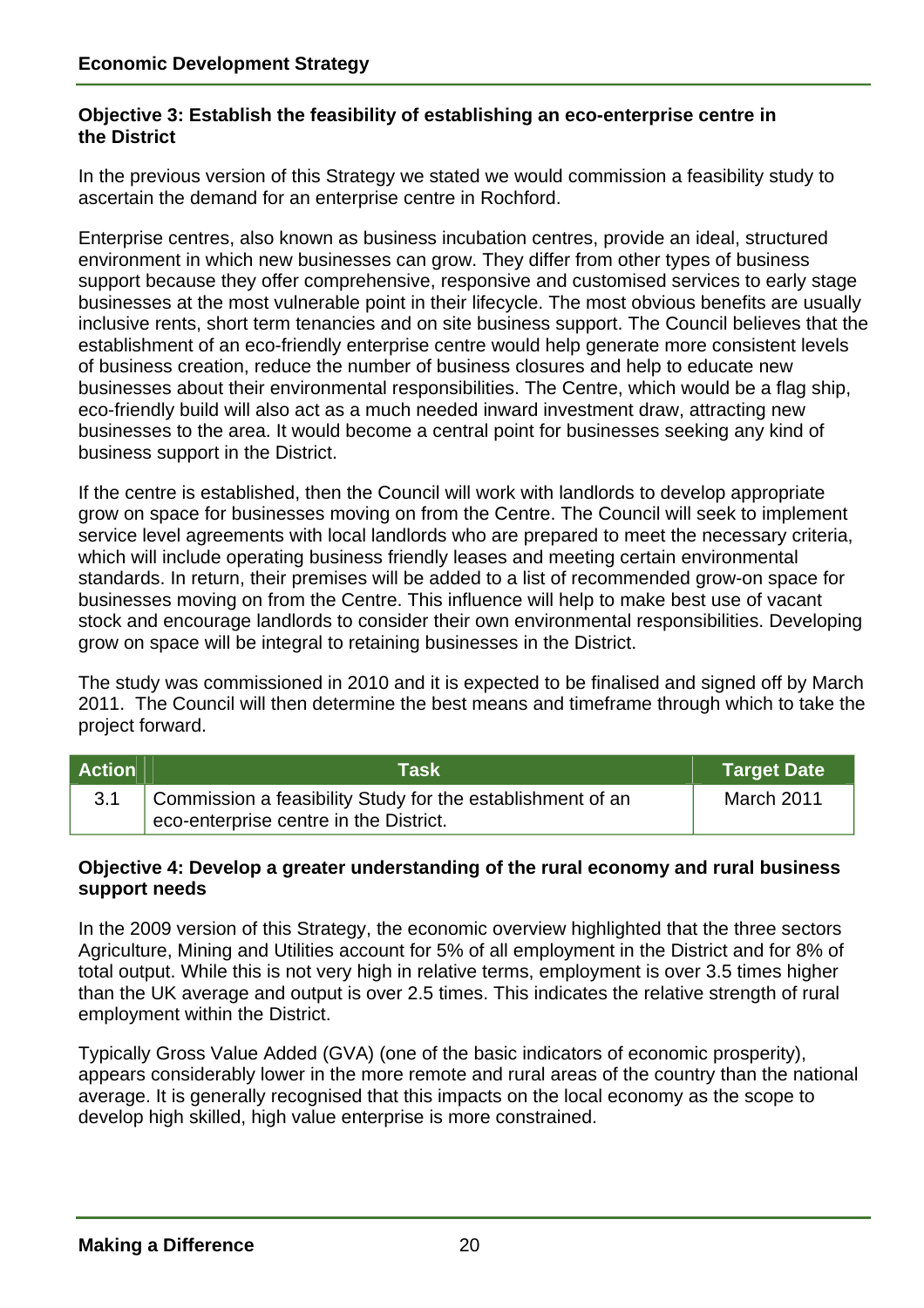low wage, low skill equilibrium to evolve. It seems that the key issues which affect rural areas arise from the fact that they can lack physical and social economic facilities such as good quality sites and premises, a good transport network, an adequate pool of skilled workers and effective higher and further education provision. Due to some of the economic factors referred to above it can be easy for a

Remoteness may be a factor driving down GVA in mixed urban and rural areas. The Council wants to understand more about how the rural economy may be affecting the overall economic productivity of the District and depending on the outcomes of that research decide whether intervention is required. Information gained though this process will determine what support services are needed and how they might be provided and implemented into the existing business support offer.

The Economic Development Unit has been able to progress this area of work and over the past two years a number of informal meetings with key business and groups have taken place, concerns looked at through other consultations and themes from our business enquiry system have been used to gain a better picture of business needs in the more rural parts of Rochford.

Feedback from the rural business community seems to centre, in the main, on what they perceive to be restrictive local planning policies (and indeed the importance of our emerging planning policy) and the way in which these can inhibit business growth. With other businesses there are significant constraints around road and transport infrastructure.

The Economic Development Unit has processed around 180 business enquires (that excludes enquiries relating to our key business support projects like Shop at My Local) and around a quarter of those have been in some way to do with planning.

The issue here is that a balance between the two has to be found because national Green Belt policy exists to stop the coalescence of settlements and protect the essentially rural character of the District. It is that characteristic which attracts people to come and live in Rochford.

The outcome of this ongoing piece of work is that it would be beneficial to develop a strategic vision for business support and development for the areas where those difficulties exist. Through that process we hope to be able to provide a policy environment that serves to protect the character whilst also providing an environment that is conducive to business survival.

| <b>Action</b> | Task                                                                                                                                                           | <b>Target Date</b> |
|---------------|----------------------------------------------------------------------------------------------------------------------------------------------------------------|--------------------|
| 4.1           | Work with planning colleagues and members to develop and<br>agree a strategic vision for business support and development<br>in Metropolitan Green Belt areas. | <b>March 2012</b>  |

## **Theme 2: People and Employment**

#### **Objective 5: Work with partners to address declining skills levels and rising unemployment**

number of residents with no qualifications. The last Strategy highlighted a decline in the skills levels of its working age population and due to the recession, a rise in unemployment. The situation has improved since 2009, with increases in the attainment of NVQs from level 1 up to level 4, and a reduction of 0.2% in the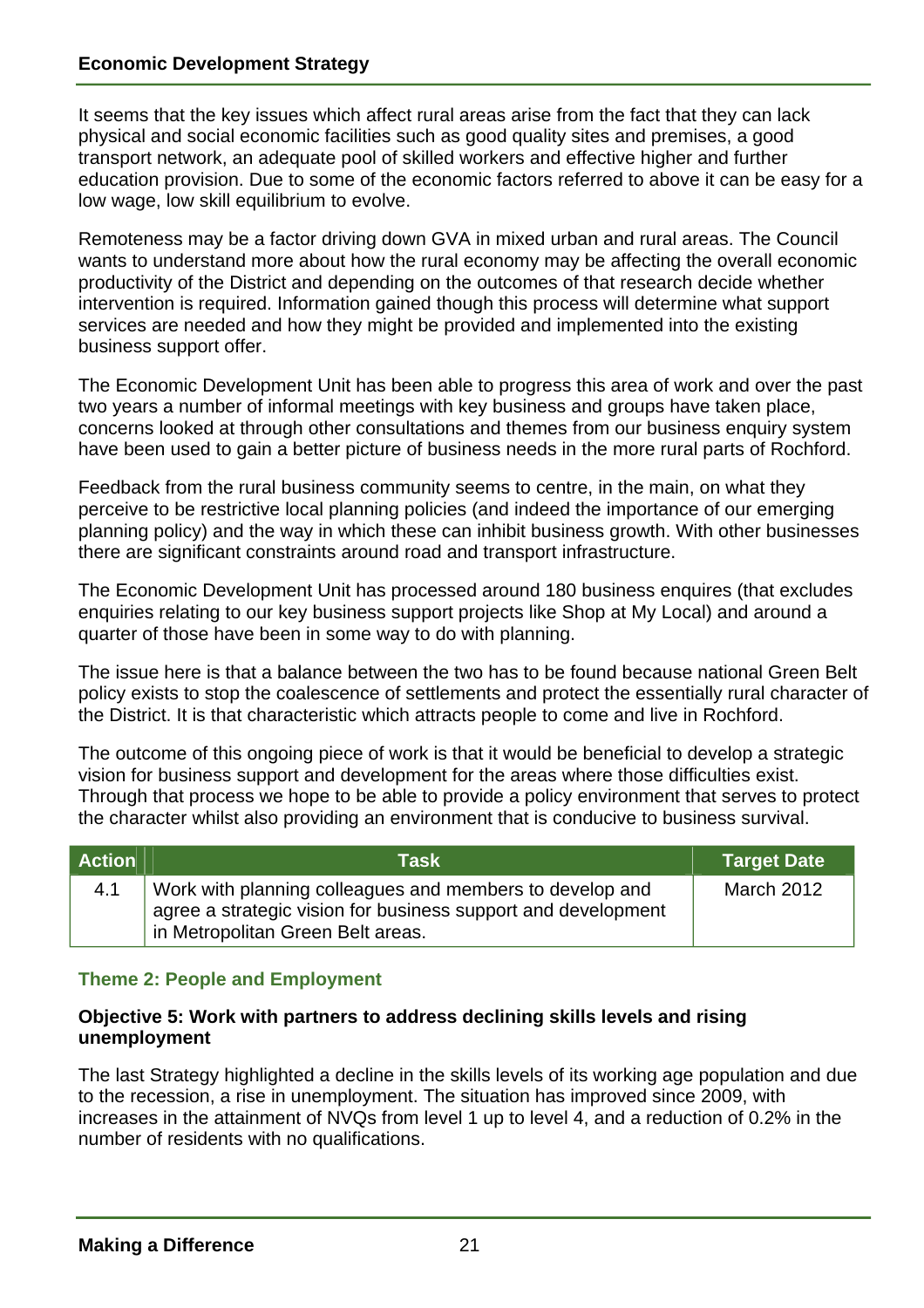Further to the last Strategy, it was decided not to pursue a Skills and Employment group. The Council continues to work alongside partners like JobCentre Plus, Connexions and education providers. One example of this was to sponsor Connexions "Get Sorted" event in early 2010, which support a range of young people to get in to education, employment or training.

Young Entrepreneur 2010 was very successful. All four local secondary schools engaged and 75 students ultimately took part. We tied this in to the Shop at My Local scheme to raise awareness. The business challenge set was to design a chocolate bar that could be used to generate income, and that reflected the aims and values of the campaign.

Although we weren't able to secure a sub-group to the Local Strategic Partnership to look at and address issues around declining qualification levels and local employment opportunities, another opportunity has arisen through Shop at My Local.

As part of the business plan, which is currently being written, the partnership has made a commitment to adding a recruitment feature to the website. This should help match local people to local employment and is in line with the 2008 Futures report which recommended that the Council stimulate a retail-consumer society that would form the backbone of the local economy.

Discussions are yet to take place and be agreed but an opportunity exists to set up a work experience programme with the Shop at My Local team. Those individuals that sign up would gain experience and a greater understanding of retail, particularly in respect of small, independent retail businesses that are facing a number of challenges at present. This scheme could mean that individuals are better placed to get local retail work and also that businesses get a good "skills match".

| <b>Action</b> | <b>Task</b>                                                                                                  | <b>Target Date</b>                                                    |
|---------------|--------------------------------------------------------------------------------------------------------------|-----------------------------------------------------------------------|
| 5.1           | Continue to deliver the Young Entrepreneur Programme on an<br>annual basis.                                  | Programmed<br>delivered and<br>completed by<br>end of October<br>2011 |
| 5.2           | Investigate the feasibility of running work experience and<br>volunteer programmes through Shop at My Local. | May 2012                                                              |

## **Objective 6: Support key employment sectors to help safeguard jobs**

Some of Rochford's largest employment sectors are the hardest hit in the recession and with low job density, the Council recognises that Rochford cannot afford to lose jobs.

In the main, the key employment sectors remain the same:

- real estate and other business services;
- retail;
- manufacturing;
- construction.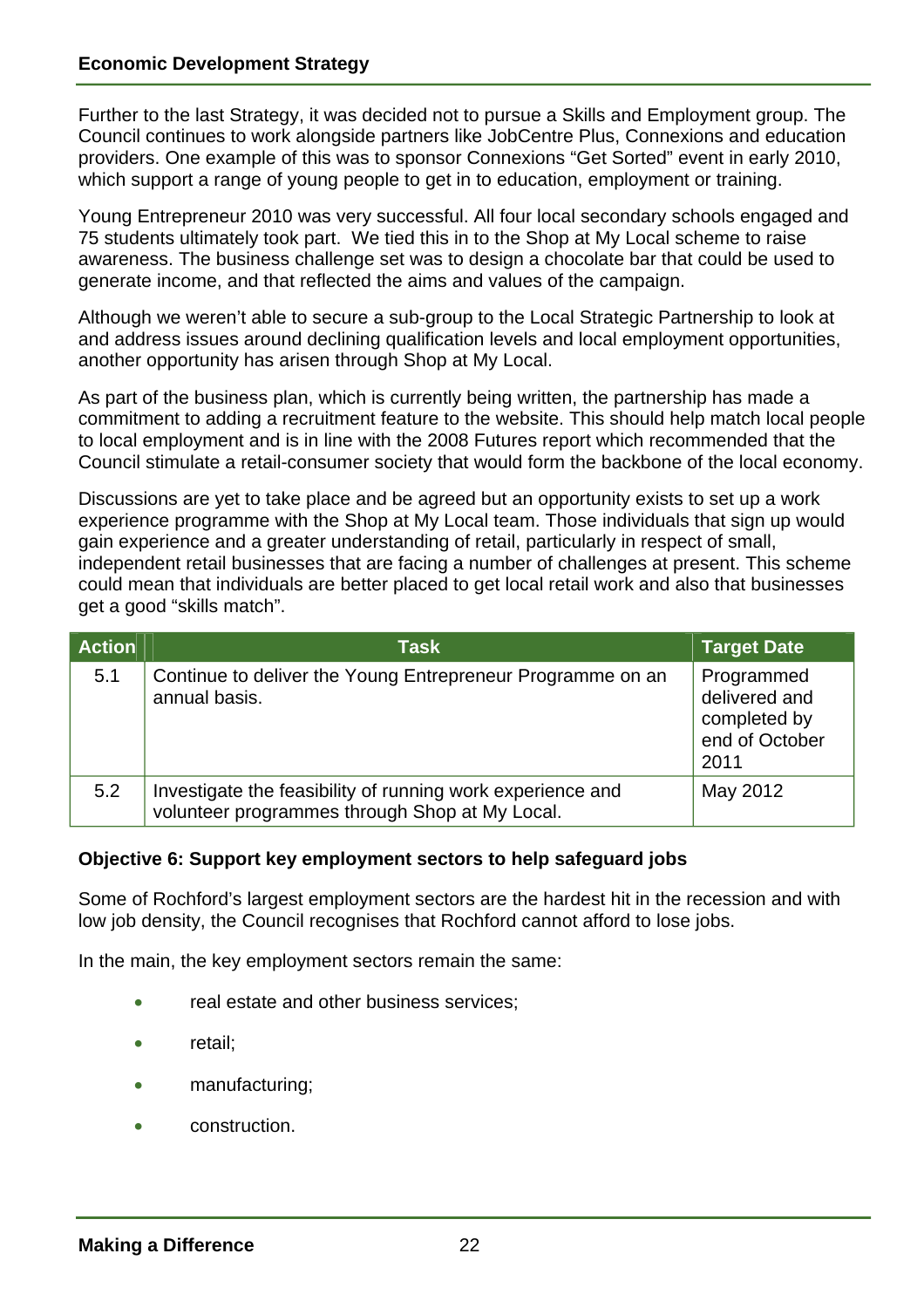Since the last Strategy, a significant amount of work has been done in order to support the retail sector and more detailed information can be found in the third theme under Shop at My Local.

We have continued to work with partners across all of these sectors and this has included sponsorship of a Constructing Excellence event and partnership working with Prospects College on the formation of a vocational training academy to address workforce issues highlighted by the Maintenance, Repair and Overhaul sector businesses operating at the Airport.

The Rochford Business Network and Low Carbon Business Programme are of use to most of the businesses operating in these key sectors and so a large amount of support has been delivered in that way as well.

The change in policy environment has changed our aims around this piece of work. Consultation with our business community around making our support service more businessled has thrown up a want for specific, and continued, support to both retail and manufacturing sectors. It is most likely that, whatever the outcome of these changes, the Rochford business community will lead on this piece of work by highlighting their own priorities and stating where they think limited resources should be deployed.

The aim now, is to ensure that the business consultation process highlights the need/opportunity to look at supporting key employment sectors. It will be for the business-leads to ascertain the priorities and identify the necessary resources to move forward.

#### **Objective 7: Work to generate more high value jobs in the District.**

It is fair to say that the nature of Rochford's business stock and the majority of our key employment sectors don't lend themselves easily to creating sizeable numbers of high value jobs. This means that we need to make best use of opportunities that materialise.

The airport site is already home to a significant number of Maintenance, Repair and Overhaul (MRO) companies, which together support over 1,000 jobs. Many of these jobs are highly skilled, high value jobs unique to the aviation sector. Now that the Joint Area Action Plan (JAAP) is at the "preferred option" stage there is opportunity to grow the Maintenance, Repair and Overhaul (MRO) cluster alongside the expansion of London Southend Airport (detailed further in Theme 3),

In the last Strategy we reported that the MRO sector was experiencing skill gaps and hard to fill vacancies. It is crucial to address the needs of the MRO sector to enable growth in order to reach our objective to increase higher value jobs and safeguard existing jobs.

Through the efforts of our partners, both of our previous objectives have been achieved and we hope to see the benefits of the training academy and aviation related apprenticeship provision in the near future.

The development of Saxon Business Park could provide modern, sustainable, spacious office accommodation. It is envisaged that the new estate will provide space for a range of high-tech businesses, but with an emphasis on environmental technologies, and include space for new start-up businesses.

This will assist the Council in its efforts to provide quality jobs for local people.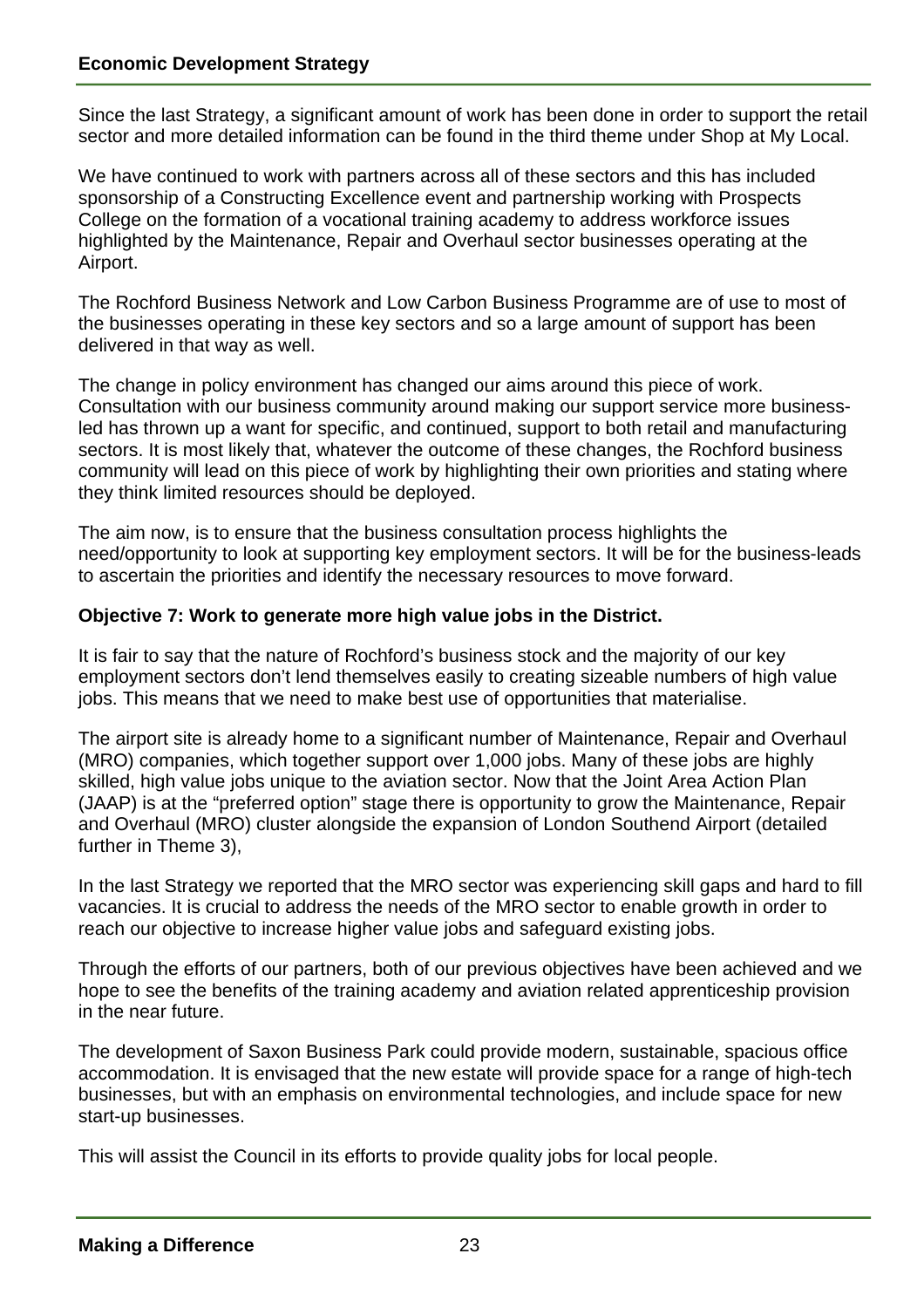These developments provide a unique opportunity to make a significant change to the local economy. They will generate interest from businesses operating outside the District and it is essential that the Council works to raise awareness of the new, high profile developments, and attract relevant and suitable businesses to the area.

| <b>Action</b> | Task                                                                                                                        | Target Date |
|---------------|-----------------------------------------------------------------------------------------------------------------------------|-------------|
| 7.1           | Through the development and implementation of the Joint Area<br>Action Plan work to increase the number of high value jobs. | Ongoing     |

#### **Objective 8: Improve Rochford's inward investment offer**

There are a number of opportunities arising in the future as a result of a number of spatial developments which are detailed in Theme 3 of this Strategy but they include:

- Town/village centre regeneration.
- Relocation and improvement of poor industrial estates.
- Expansion of London Southend Airport and its environs.
- Establishment of an eco-enterprise centre.

businesses; how the Council will ensure that the right type of workforce is available and that As and when each of these projects is delivered, Rochford has a significantly improved offer in terms of employment land. A relevant and proper inward investment service should be developed for each according to the aims of the Council. For example the Council aims for the new Saxon business park to attract high tech businesses, with particular focus on new environmental technologies and "green industries", to create higher value jobs in the District. A tailored inward investment service would show how Rochford is best placed to house such additional support services are in place to encourage businesses to locate in the District. The same formula applies to retail in the town centres and manufacturing and construction businesses on industrial estates.

commercial agents and landlords. Essentially, such services are about effective and focussed marketing activities. As such, time and resources need to be allocated to research, gather data and to build relationships with local

| <b>Action Task</b> |                                                                                                                                                                                     | <b>Target Date</b> |
|--------------------|-------------------------------------------------------------------------------------------------------------------------------------------------------------------------------------|--------------------|
| 8.1                | Make recommendations to the Council about how best to<br>develop the inward investment offer and include any resource<br>implications.                                              | December 2011      |
|                    | The report should also include a timeline and forward plan which<br>accounts for forthcoming developments such as the Saxon<br><b>Business Park.</b>                                |                    |
| 8.2                | Depending on the outcome of the recommendations made to<br>the Council update the objectives and actions contained in the<br>Strategy to adequately reflect the new work Programme. | Update 2012        |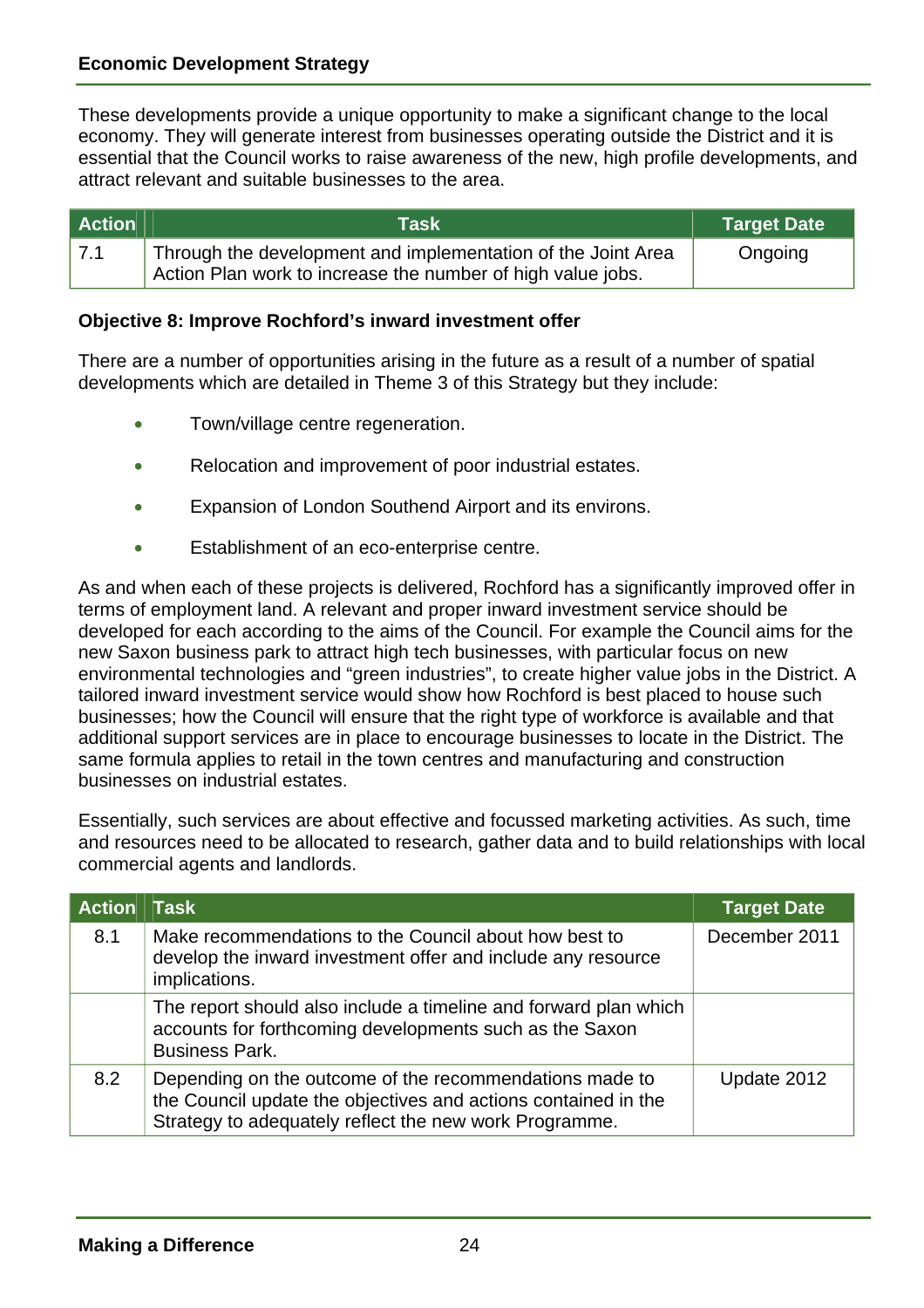## **Theme 3: Employment Land and Economic Drivers**

This theme differs slightly from the previous two themes as it has spatial implications and, for the most part, the projects detailed here are currently being led by the Council's Planning Department rather than the Economic Development Unit. It is important to identify what the economic development role is in each of the key areas when we are nearing implementation and delivery.

The Core Strategy contains an Economic Development Chapter and the vision is as follows:

#### **In five years**

- The Council are using the findings of the Employment Land Study to ascertain future employment provision to meet the District's needs, and to assist in identifying alternative locations for old and poorly located employment sites which are no longer fit-for purpose.
- The long term future of the wharfage at Baltic Wharf as an employment area has been secured.
- Area Action Plans for Rochford, Rayleigh and Hockley have been finalised and the first phase of enhancement opportunities are being implemented.
- The potential of London Southend Airport and its environs is beginning to take shape through the provision of a Joint Area Action Plan in partnership with Southend Borough Council. The Joint Area Action Plan seeks to realise the airport's potential as a driver for the sub regional economy, providing significant employment opportunities and ensuring the quality of life for its residents and workers.

#### **By 2017**

- Sustainable, well used and strategically located industrial estates are being protected and enhanced, where appropriate.
- New businesses are being supported at the most vulnerable points in their lifecycle through the development of an Eco-Enterprise Centre and it is acting as an inward investment draw.
- Appropriate uses within the District's commercial centres are being supported.
- London Southend Airport and its environs has become a driver for the subregional economy, providing a range of aviation and non aviation related employment opportunities for the local population.
- A skills training academy within the vicinity of London Southend Airport and its environs has been established to provide high-skilled training in aviation related industries.
- The Joint Area Action Plan supports and regulates the operations of London Southend Airport taking into consideration environmental and social effects, and residential amenity.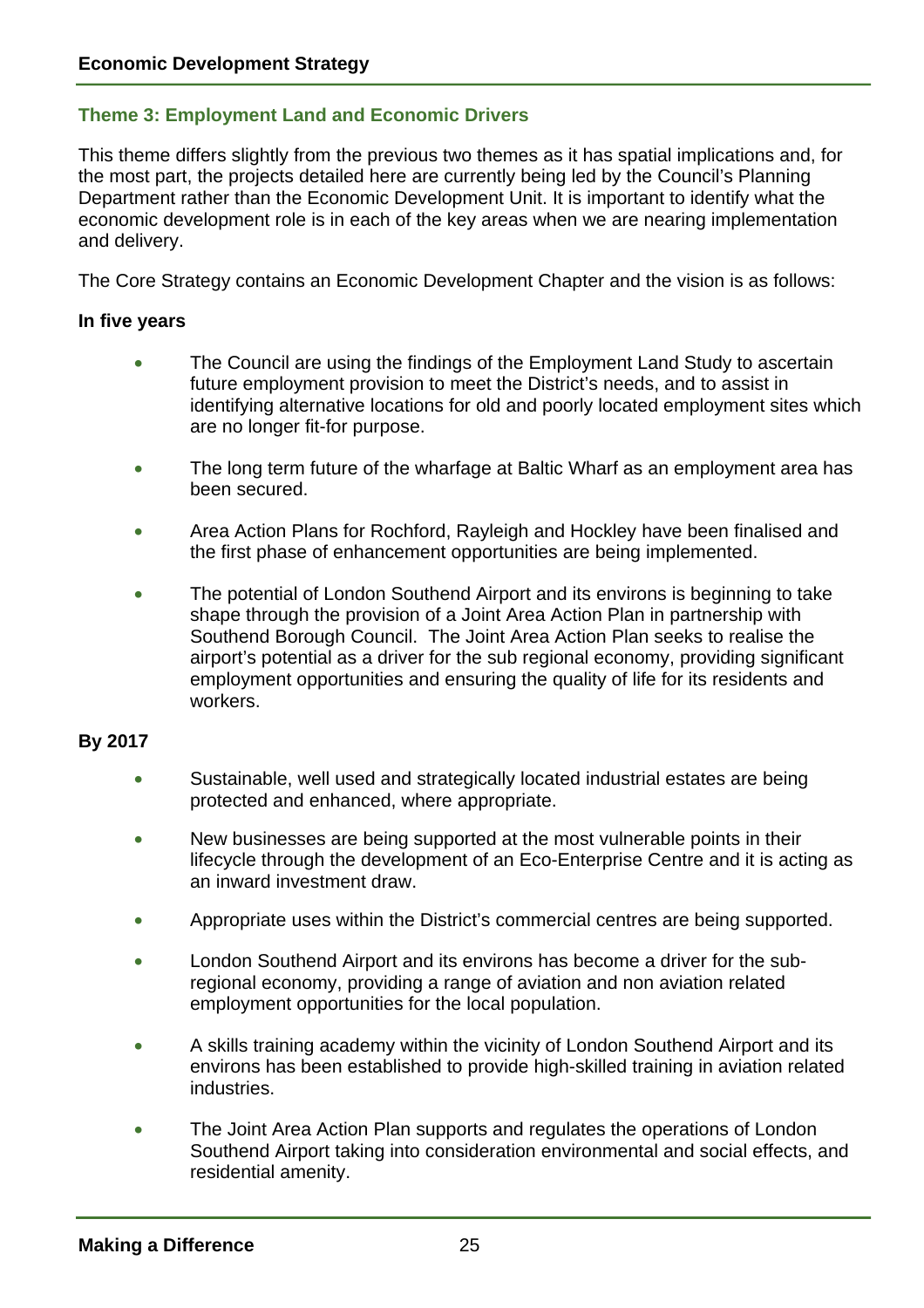- A new airport terminal building at London Southend Airport has been completed and is operational following the implementation of an agreed surface access strategy.
- A new employment park in the west of the District with good links to the main access networks has been developed which caters for a range of employment types in a flexible manner that adapts to changes in the economy.

## **By 2025**

- Old, poorly located, "bad neighbour" industrial estates have been relocated to fitfor purpose sites in sustainable locations which meet the needs of businesses and benefits residential amenity.
- Over 3000 net additional jobs have been provided which meet local employment needs. A balance has been struck between the local workforce and jobs through the aviation centred skills training academy providing local workers with highvalue, transferable skills.

Given the number of developments forthcoming this chapter of the Strategy has been broken down into the following sections for simplicity:

- Town and village centres.
- Industrial estates and office space.
- London Southend Airport.

It is worth noting that the Council is in the early stages with most of these plans and projects. As these processes have not yet reached an outcome it is difficult to define the exact role and resource implications for the Economic Development Unit in the future. This will change as the projects move forward and detail will be added when the Strategy is updated annually to reflect progress up until the full re-write in 2014.

## **Town and Village Centres**

Town and village centres have an important role to play in the District's economic development. Town centres that are attractive, well-designed, and well managed, with a range of shops, arts and cultural uses, entertainment, good amenities, and good transport connections are engines for economic growth, providing a focal point for business and social interactions. Vibrant town centres are good for business: they create jobs, attract investment and generate income. At their best, they create a local buzz and define the wider area, attracting people from near and far.

It is clear that the downturn is giving rise to challenges but turbulent economic times can also herald a period of remarkable innovation, energy and creativity. It important to manage town centres well, building on a strong partnership between local people, local businesses, and local service providers. Town centres need a clear sense of their identity, a vision for their future, and strategies for achieving that vision.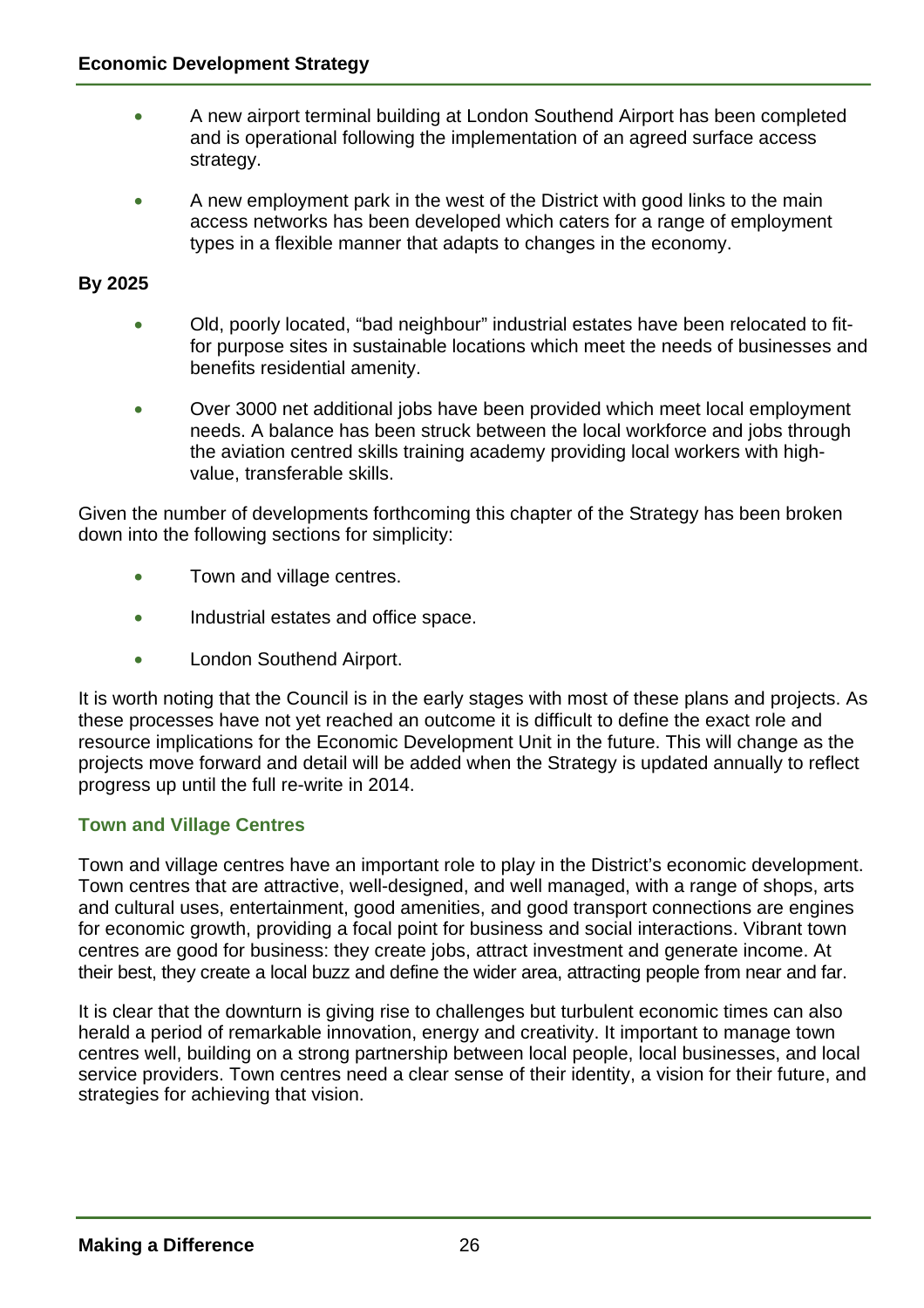#### **Objective 9: Work with partners to create thriving, experience led town centres that residents and businesses can enjoy and be proud of**

The Council has an important role to play in enhancing the District's town centres, ensuring they are vibrant places. The 2008 Retail and Leisure Study indicated that there is significant leakage of retail spending to areas outside of the District.

Shopping patterns vary across the District and by the type of goods bought. With regards to convenience shopping (e.g. food), 17.8% of main food shopping is retained within the District compared to 54.4% of top-up shopping. This pattern is not replicated consistently across the District. Rayleigh retains the most convenience shopping, retaining 37.8% and 75.9% of main food shopping and top up shopping respectively. Other areas of the District leak considerably more.

Retail spending is projected to grow and it is important that the District ensures it at least maintains its current market share of spending – and continues to provide for the people who shop within the District – by ensuring there is adequate retail space allocated. The Council recognises that a proportion of spend will be attracted to regional centres such as Southend but there remains an opportunity to reduce the amount of leakage by making town centres more attractive to shoppers, enhancing their vitality and vibrancy, and concentrating retail development within the District's centres.

The Council is looking at the form and function of Hockley, Rochford and Rayleigh town centres through Area Action Plans and scoping the possibility for regeneration. The Core Strategy has set a separate vision and list of objectives to bring them to their full potential as follows:

#### **In five years …**

• Area Action Plans for Rochford, Rayleigh and Hockley town centres have been produced and adopted. The plans provide a clear framework, developed having regard to the results of community involvement, to guide the regeneration of these centres.

## **By 2025 …**

- The District's town centres are vibrant places containing a range of shops, services and facilities that meet local demand.
- The vast majority of new retail development has been directed to Rochford, Rayleigh and Hockley. Some additional retail has been provided within the District's smaller settlements and within residential areas outside of the designated centres which provides convenient, accessible top-up shopping for local communities and reduces the need to travel.
- The leakage of retail expenditure outside of the District has been significantly reduced, with shoppers attracted to the District's town centres not simply due to the provision of retail, but because of the range of activities and the quality of the environment.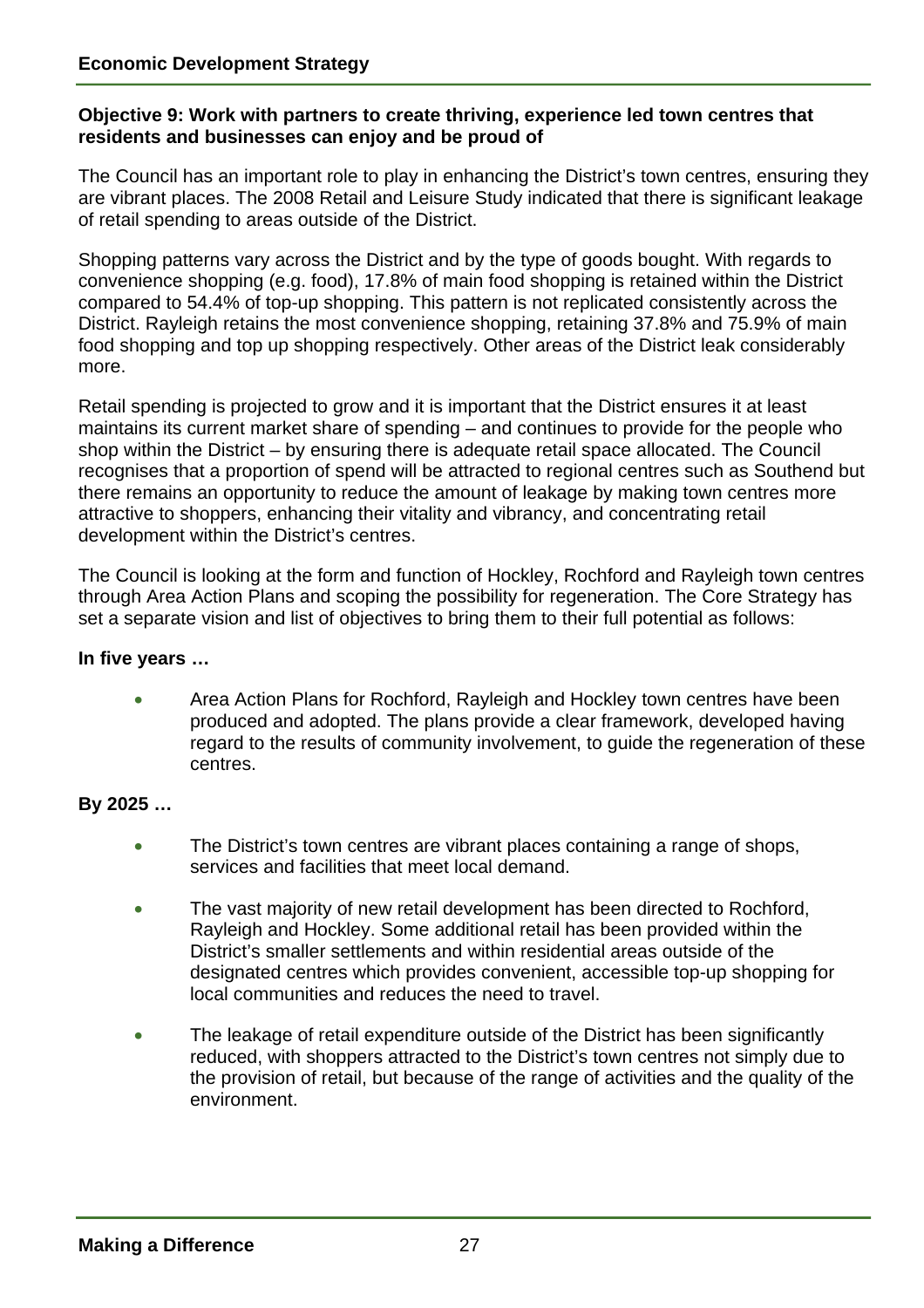# **Objectives**

- (1) To direct retail development to the District's town centres of Rochford, Rayleigh and Hockley.
- (2) To enhance the centres of Rochford, Rayleigh and Hockley ensuring they are vital and vibrant places containing a range of uses and activities for all.
- (3) To reduce the leakage of retail expenditure out of the District.
- (4) To ensure that village and neighbourhood shops provide a service for local communities, particularly for those with limited access to transport.

There are a number of roles for the economic development team within this programme of work including ensuring that the business community are fully consulted and inform the production of the final regeneration plans.

Initial consultation with the business community around the area action plans has shown that businesses are concerned about the implications and consequences for them when actual development works start to take place.

The Economic Development Unit will be responsible for liaising and supporting the business community at this time ensuring that any negative affects on existing businesses are mitigated as much as possible. Recently, the Council has worked with a range of partners to launch Shop at My Local, an initiative designed to encourage residents to use and sustain local town and village centres. It is acknowledged that the successful delivery of this project will help to achieve a more co-ordinated approach to town centre management with key stakeholders and partners.

It is of paramount importance that a greater proportion of our residents' spend is kept within the District boundary; retaining locally-generated prosperity by encouraging local spending and a retail/consumer economy. This will also help to safeguard existing and create new jobs within the retail sector and associated supply chain businesses as well as helping to keep shops ands services available locally.

Alongside the formation of appropriate planning policy and regeneration plans, the Council has led the formation and delivery of Shop at My Local (SAML). Shop at My Local is a support project designed to help the District's shopping areas meet their full potential as thriving community hubs.

The SAML partnership, which includes all three local Chambers of Trade and the Federation for Small Business, deliver a range of projects and assistance to encourage people to shop locally; retaining spend, access to services, safeguarding local jobs and building a strong community.

The intention is to counteract competition for resident's spending by:

- encouraging and facilitating events and initiatives that attract people to the District and create thriving community hubs;
- raising the profile of the District's shopping areas and businesses helping residents find the services they need locally;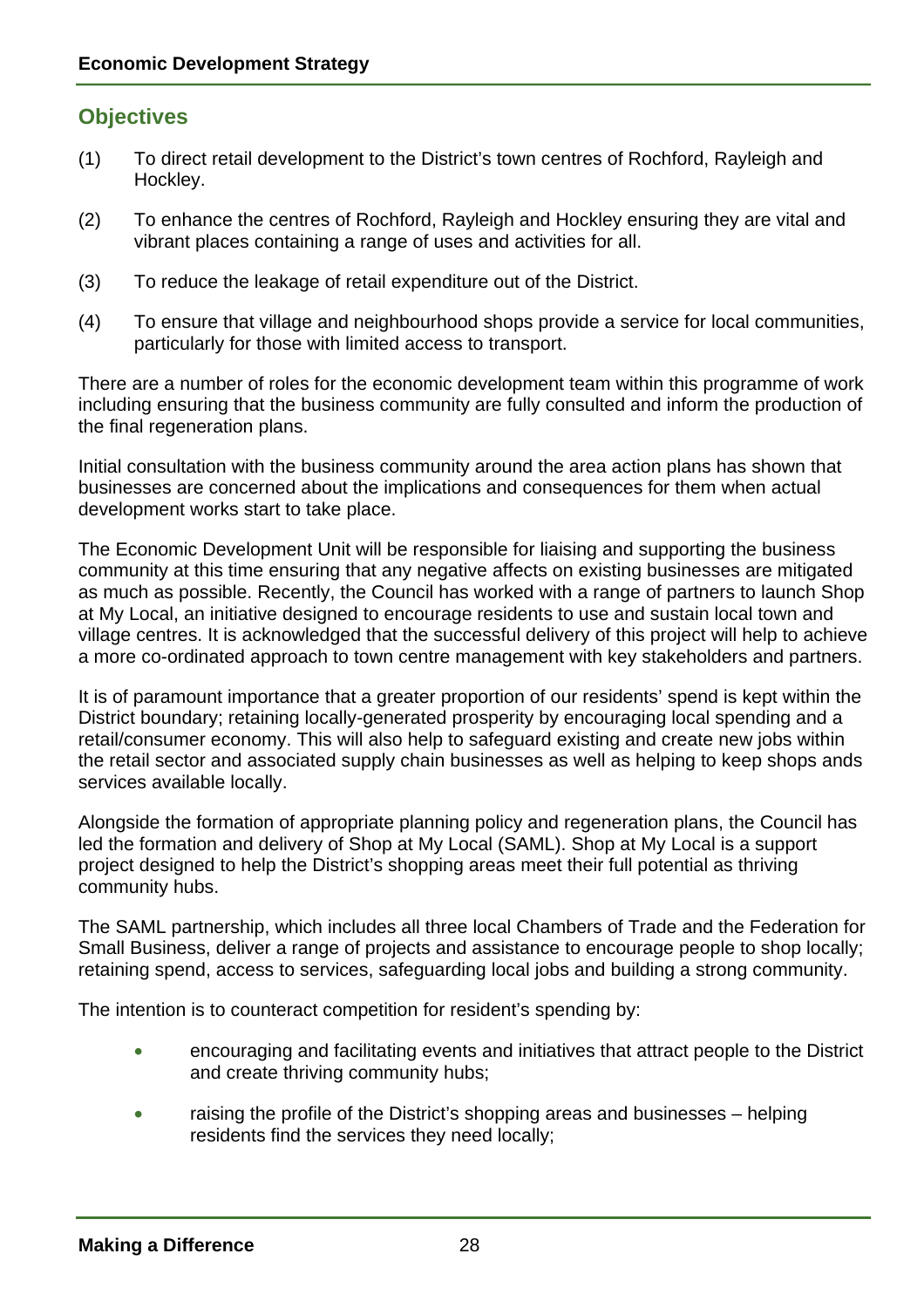- promoting and providing one access point for rewards and incentives including the main voucher scheme;
- facilitating access to funding, training and resources to improve businesses and services where relevant; and
- helping to deliver cleaner, greener and more attractive shopping areas.

At present, 388 local businesses are participating with over 500 residents pledging their support for local traders and shopping areas. The website is now receiving up 2500 hits per month, between 30 and 50 people a day mid-week and between 80 and 100 visitors on Saturdays.

Importantly, the project is working toward social enterprise status with two existing income streams. The success of Shop at My Local has generated a lot of interest from other areas seeking to set up their own keep trade local campaigns. As a result of this demonstrated demand, future developments including setting up a franchise to sell to other areas but activity around this is subject to change.

The Mission Statement for the Shop at My Local partnership (SAML) is:

- The Shop at My Local Partnership will deliver a range of projects and assistance that will encourage residents and businesses to buy locally and that will facilitate local supply chains.
- The campaign will work to ensure that the District's shopping areas meet their full potential by creating thriving community centres that offer a unique and enjoyable shopping and social experience.

The aims are to:

- Deliver initiatives and events that attract people to the District's main shopping areas.
- Become a forum to engage local stake-holders in discussion and collaboration.
- Shape and influence organisational agendas to develop a shared strategic approach to main shopping area and development.
- Facilitate access to funding and resource opportunities to enhance shopping areas.
- Help to deliver cleaner, greener and more attractive shopping areas.

Although the initiative is embryonic, the partnership has worked to establish two income generators; the sale of advertising on the website and the sale of SAML produce. The partnership would like to move towards achieving social enterprise status and become fully self sufficient. Any surpluses that are generated through SAML will be re-invested to deliver the aims as laid out above for example funding town centre events or street furniture to enhance their attractiveness.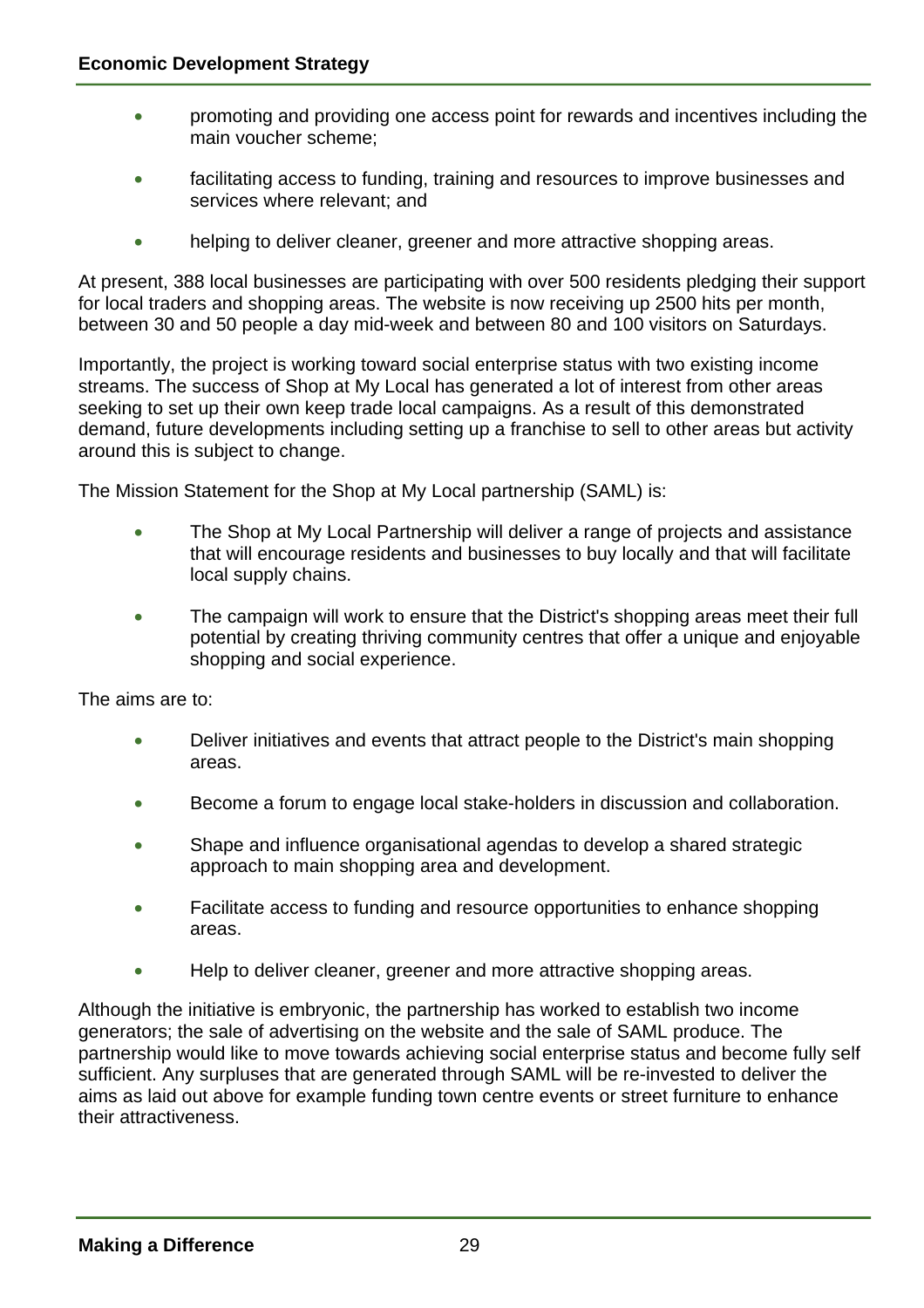| Action   Task |                                                                                                                                                                            | <b>Target Date</b> |
|---------------|----------------------------------------------------------------------------------------------------------------------------------------------------------------------------|--------------------|
| 9.1           | Continue to work with partners to deliver Shop at My Local and<br>to ensure that the project generates income to be self-sustaining                                        | 2009 onwards       |
| 9.2           | Assess the Council's existing town centre management role,<br>how it could be improved and better co-ordinated in the future<br>and also looking at resource implications. | May 2011           |

# **Industrial Estates and Office Space (excluding JAAP area)**

The Employment Land Study has identified the economic characteristics and opportunities for the District as a whole (excluding the area around London Southend Airport which has been looked at in detail as part of the London Southend Airport and Environs Joint Area Action Plan evidence base).

The study notes that the supply of employment land within the District is tight, with little available land. Rochford District is currently a stronger industrial, rather than office location. The Study identified that generally there is a sufficient supply of employment land for industrial use, but that any de-allocation would have to be compensated for. The study also identified a need for an additional 2.2 hectares of office space. Land to the west of Rayleigh is the most suitable strategic location for additional employment land provision and the Employment Land Study recommends that land in this location comes forward for office development.

#### **Objective 10: Work to ensure that adequate industrial and office space is available in the District in line with the recommendations made in the Employment Land Study**

The Council wants to enable existing businesses to diversify, modernise and grow and so will protect employment land from alternative development that would reduce the quantity and/or quality of jobs in the District. Employment policies will maintain a degree of flexibility in order to ensure that sites can respond and adapt to changes in the economy.

The District contains several industrial estates which are looking tired and in need of investment. Some are also close to housing and have a negative impact on residential amenity. The Council will consider the location and condition of existing industrial estates and will promote the creation of new employment areas in more sustainable locations. The Council will encourage the relocation of existing "bad neighbour" uses to more appropriate locations.

The Council will protect appropriately located industrial estates which are well used and sustainable with the potential for continued economic and employment vitality, and support the improvements recommended in the Employment Land Study, where appropriate. The Economic Development Unit will work with planning colleagues to ensure that the relocation of industrial estates is economically viable and deliverable, to ensure that any intentions in this respect are effectively communicated to the business community so that they can plan for change and also to ensure that those businesses are adequately supported. The Employment Land Study has identified that there is generally a sufficient supply of employment land for industrial use within the District, but that any de-allocation would have to be compensated for. The study also identified a need for an additional 2.2 hectares of office space.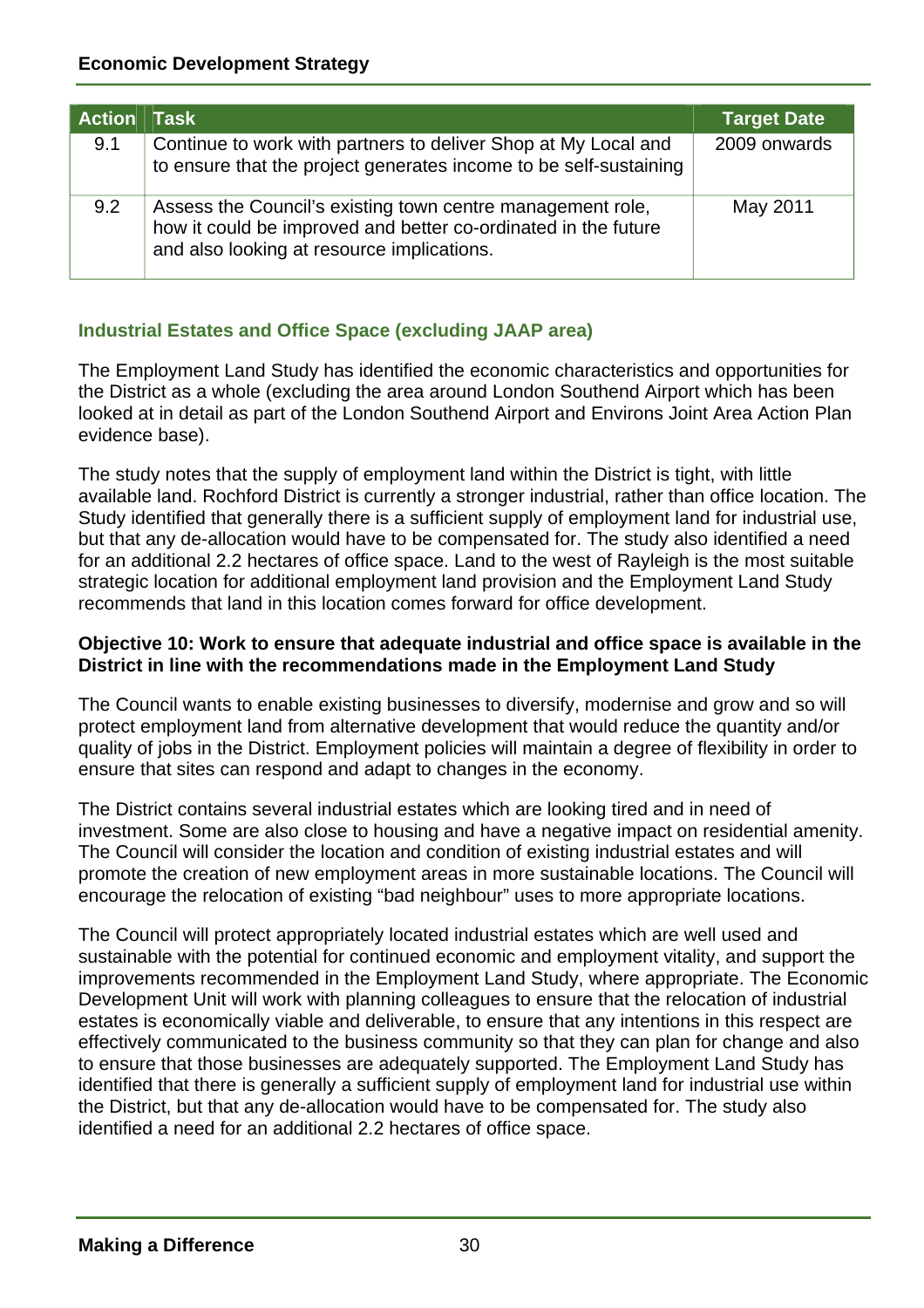supported through the change. For detailed information on which industrial estates are being considered for redevelopment or relocation, and with regard to new office space please refer to the Core Strategy. As and when these ambitious plans are being delivered the Economic Development Unit will need to work with businesses residing on the estates to ensure that they are adequately relocated and

| Action Task |                                                                                                                                                                                 | <b>Target Date</b>           |
|-------------|---------------------------------------------------------------------------------------------------------------------------------------------------------------------------------|------------------------------|
| 10.1        | The Council will work to ensure that adequate industrial and<br>office space is available in the District in line with the<br>recommendations made in the Employment Land Study | $O$ ngoing $-$ up<br>to 2014 |

#### **London Southend Airport**

Located within the boundary of Rochford but on land owned by Southend-on-sea Council, London Southend Airport is a crucial asset for the sub regional economy.

Airport together with an airport related employment cluster. The JAAP will provide the basis for planning policy to 2021 and beyond. The Joint Area Action Plan (JAAP) is being prepared by Rochford District Council and Southend Borough Council in response to the challenges and opportunities offered by London Southend coordinating a range of partners with an interest in the airport and its environs and establish

London and the sub regional market. The Airport is a key driver for regeneration across the sub-region. To move beyond its current operational model, it is recognised that further investment is needed to increase the airport's passenger catchment into the London market and make the airport more attractive to potential operators. The proposed Southend Airport railway station will also enhance this link with

#### **Southend Airport and its environs Objective 11: Continue to work with partners to support the development of London**

airport and environs. In February 2009, Rochford District Council and Southend Borough Council published the JAAP Preferred Options document which includes Policy ED1, which supports the development of the

The Airport provides significant economic development opportunities for the Rochford District. If expansion goes ahead at the high-growth option, the potential will exist to create a step change in the local economy. There the JAAP objectives are to:

- area; create sustainable and high value employment and other and uses with the study
- maximise the economic benefits of a thriving airport and related activity;
- facilities; ensure appropriate improvements in sustainable transport accessibility and
- ensure a high quality environment for residents whether expressed through noise pollution management or the protection of green space;
- maximise return on public investment through attracting inward investment; and
- efficient use of existing employment land resources.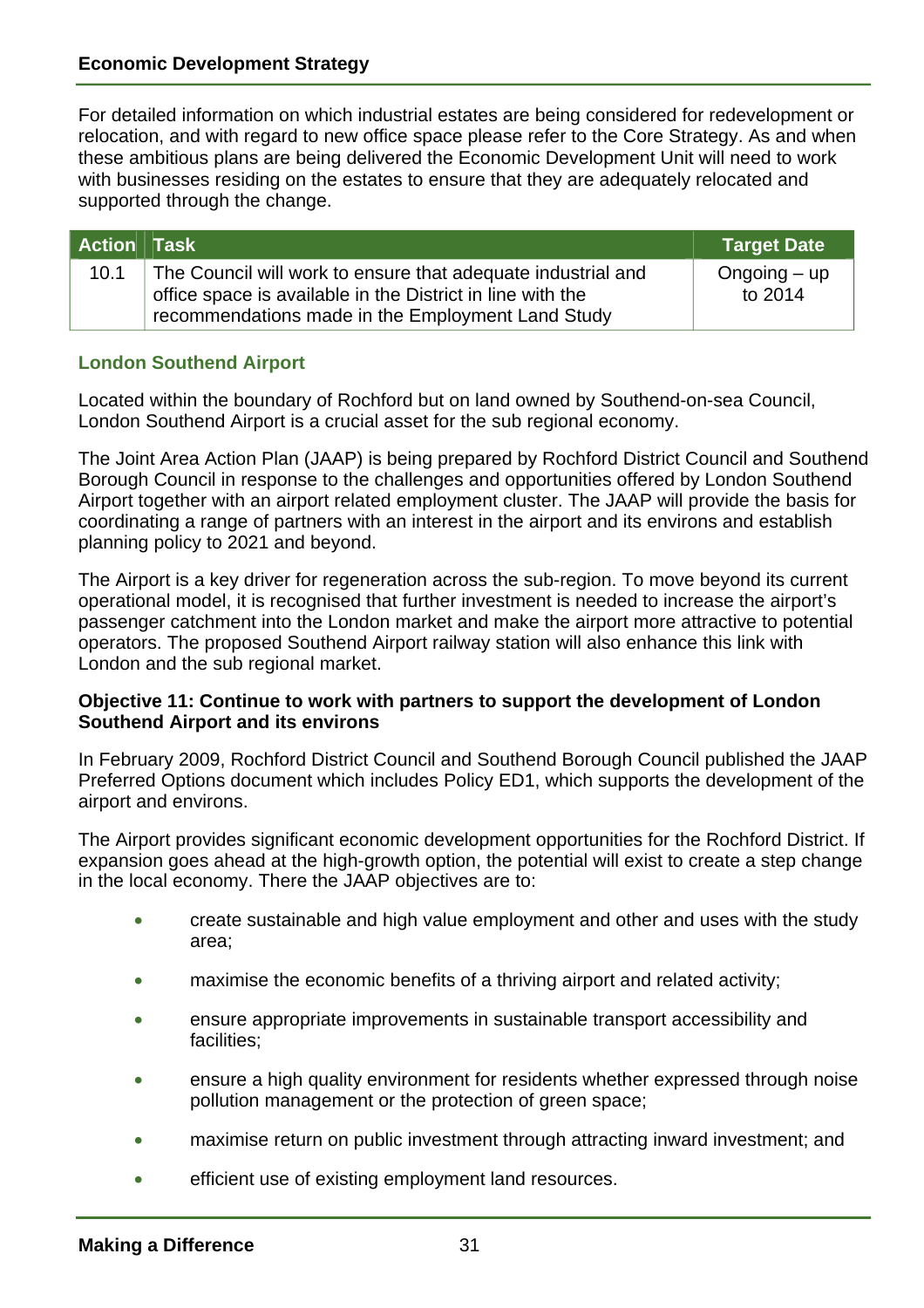There is an economic development role now and in the future, after planning policy has been established, to achieve the aims of the JAAP and to maximise the economic benefits of the development. This has already been alluded to in Theme 2 where the Council recognises the importance of the growth of the MRO sector and also the need to generate a tailored inward investment service for the new Saxon business park. This will include skills development programmes, delivery of sector specific business support, the establishment of an appropriate inward investment service, lobbying for infrastructure needs and the establishment of an ecoenterprise centre. The Council will work closely with partners to make sure that this is planned and delivered effectively ensuring that the Airport reaches its full potential and regional significance.

# **Tourism**

In recent years the Council has been exploring the possibility of enhancing the District's economy through the promotion of tourism. The District has been identified as the 'green' part of the Thames Gateway and as having the potential to be the arts and cultural opportunities area for the sub region. We have begun to actively promote the area as a tourism destination, having produced and circulated a District tourism guide.

The District's tourism opportunities are focussed primarily on the themes of heritage, countryside and coastline. The Council believes it will be possible to promote rural tourism in a sustainable manner which respects biodiversity and the character of the Green Belt (The issue of tourism in relation to the Green Belt specifically is discussed in Green Belt chapter of the Core Strategy).

Government guidance on this issue contained within **Good Practice Guide on Planning Tourism (DCLG, 2007)** notes the potential for tourism to deliver economic benefits. The guide states that transport and accessibility is inherent to tourism. However, it also notes that public transport is often limited within areas with rural tourism potential and that other factors, such as the need for rural regeneration, need to be given weight.

The Council will continue promote the development of green tourism projects and the conversion of appropriate rural buildings to bed and breakfasts/hotels which do not adversely impact upon character of place or biodiversity. Whilst priority will be given to areas which are accessible by alternative means to the car, schemes that are in locations with limited public transport links will also be supported if such proposals are able to make a positive contribution to rural regeneration or the well-being of rural communities.

The Council recognises that extensive work needs to be done to bring Rochford to its full tourism potential. Historically, Rochford's offer in terms of "attractions", hotel and bed and breakfast accommodation and transport infrastructure has been limited. With the development of Cherry Orchard Jubilee Country Park and the Royal Society for Birds' (RSPB) Wallasea Island Wetlands Project Rochford's tourism offer will become far more significant and tourism will become a growing issue.

# **Cherry Orchard Jubilee Country Park**

The need for more informal recreational space in South East Essex has been identified on numerous occasions over a number of years, including in the 1982 and 2001 Structure Plans and the 2005 Thames Gateway South Essex Greengrid Strategy.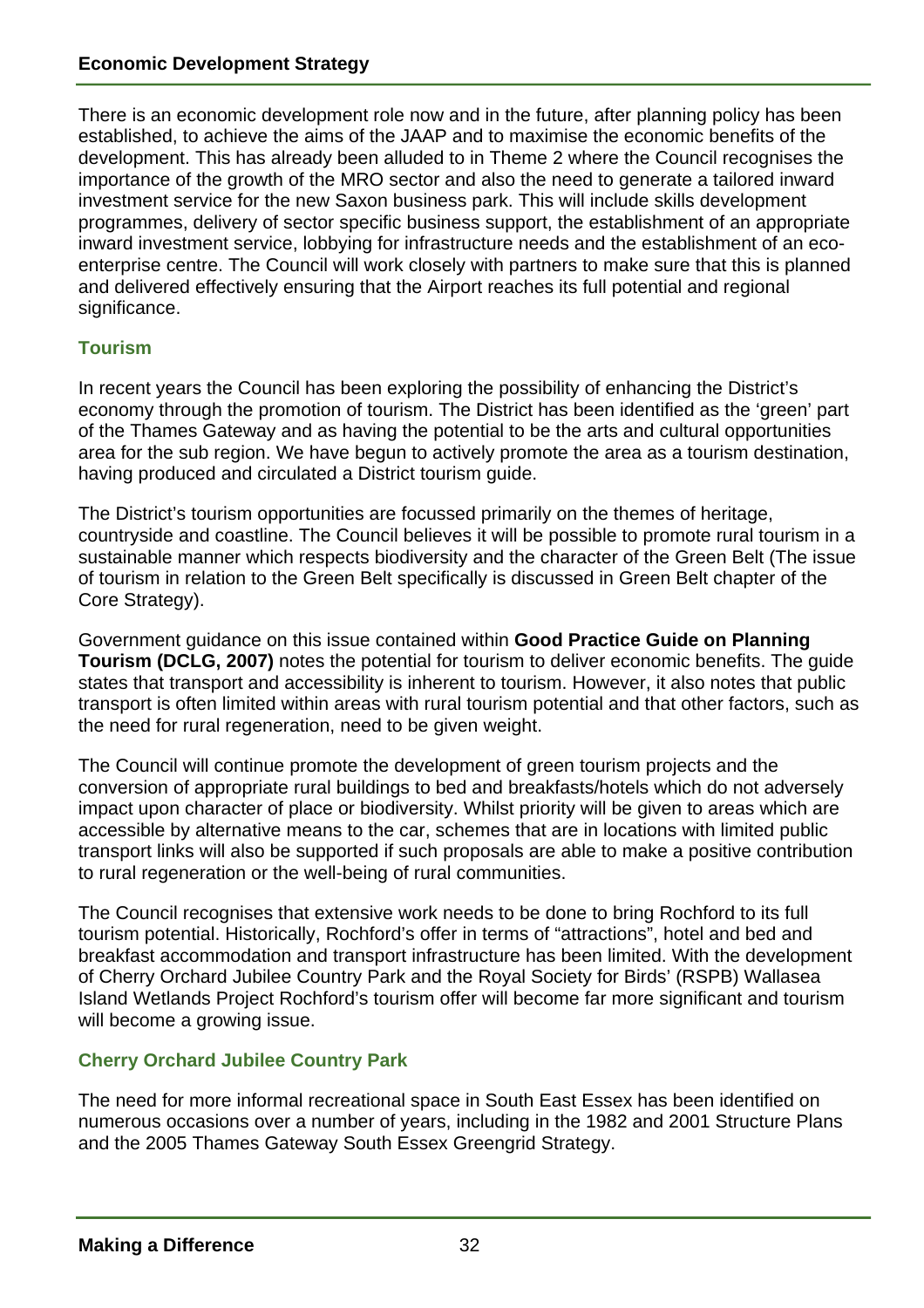We have sought to help address this need through the establishment of Cherry Orchard Jubilee Country Park. Work began on the Country Park in 2002 and the park has been gradually expanded. Our approach to the Country Park is centred on ensuring the right conditions are in place in order for fauna and flora to flourish, and utilising the existing features of the landscape, all with the minimum of human interference. We are carrying out works to improve access to the Country Park and are currently looking at providing car parking facilities in a manner that minimises the impact on the landscape. Preparation for this phase is being planned through the Local Development Framework.

#### **Wallasea Island**

The RSPB's proposed Wallasea Island Wild Coast Project has potential for tourism and leisure, as well as ecological, benefits. This project is adjacent to the recently realigned coast of Wallasea Island and involves the RSPB working in partnership with the Environment Agency to turn a vast area of arable land into an area comprising a plethora of wildlife habitats comprising 320 ha of mudflats, 160 ha of salt marsh, 96 ha shallow saline lagoons, 64 ha of brackish grazing marsh and 129 ha of pasture. The project also aims to incorporate improved access into the new landscape which will allow visitors to appreciate the area without adversely affecting wildlife.

At the same time, Essex Marina is located on Wallasea Island and the Council believe there potential to further develop waterfront recreation on the Crouch through the provision of additional marina facilities in this area. Opportunities are somewhat constrained by the lack of accessibility to Wallasea Island, in addition to the need to ensure that any increased levels of human activity are not detrimental to ecological and environmental interests, particularly given that the area is part of the Natura 2000 network.

At present the emerging Core Strategy's preferred option with respect to Wallasea Island is:

The Council will support the RSPB in delivering the Wallasea Island Wild Coast Project with the aim of enhancing the biodiversity value of the area. We will also promote recreational use and additional marina facilities in the area, along with access improvements. Such development will be supported provided there are no adverse impacts on ecological interests.

There is a need to set aside additional resources to put together a longer term strategy to develop the District's tourism potential. This programme of work should look at new and potential tourism developments in the area and look at timelines to see how and when all the relevant projects and developments come together. Only at that stage should the Council look at how it will promote itself as a tourism destination.

## **Monitoring Framework**

The Council will update this Strategy annually and delivery will be monitored under the Council's Performance Management Framework. By the end of March 2011 a detailed action plan will be created to sit alongside the strategy and which will detail how, when and with what resources the Council intend to achieve the objectives of this Strategy.